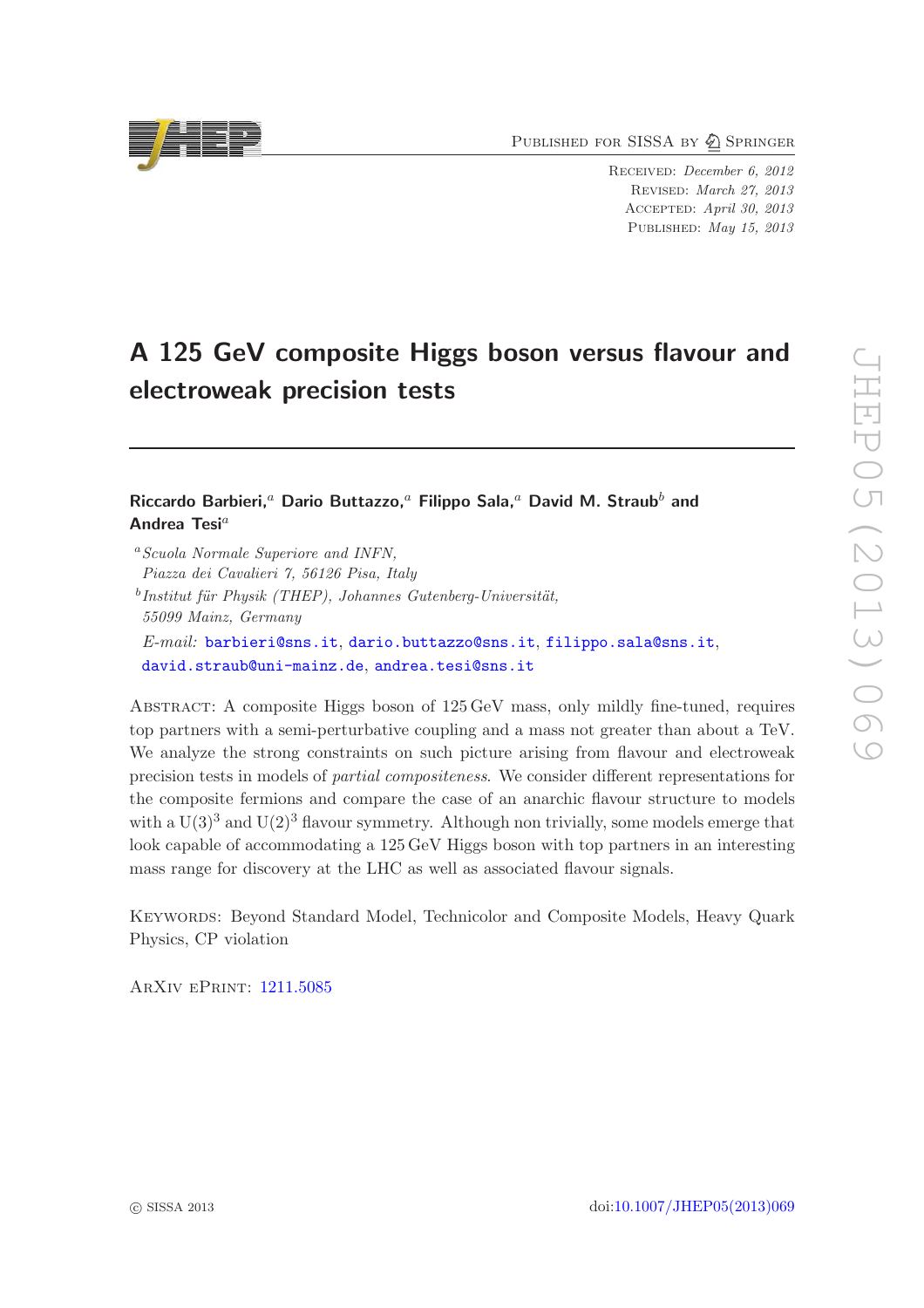# Contents

| $\mathbf{1}$   | Introduction                                                     |                |  |
|----------------|------------------------------------------------------------------|----------------|--|
| $\bf{2}$       | Setup                                                            | 3              |  |
|                | Flavour structure<br>2.1                                         | $\overline{4}$ |  |
| 3              | General electroweak precision constraints                        | $\overline{7}$ |  |
|                | 3.1<br>Oblique corrections                                       | $\overline{7}$ |  |
|                | Modified Z couplings<br>3.2                                      | 8              |  |
|                | Right-handed $W$ couplings<br>3.3                                | 9              |  |
| 4              | Constraints on the anarchic model                                | 10             |  |
|                | Tree-level $\Delta F = 2$ FCNCs<br>4.1                           | 10             |  |
|                | 4.2<br>Flavour-changing Z couplings                              | 11             |  |
|                | Loop-induced chirality-breaking effects<br>4.3                   | 12             |  |
|                | 4.4<br>Direct bounds on vector resonances                        | <sup>12</sup>  |  |
|                | 4.5<br>Partial summary and prospects on anarchy                  | 13             |  |
| $\overline{5}$ | Constraints on $U(3)^3$                                          | 13             |  |
|                | Electroweak precision constraints specific to $U(3)^3$<br>5.1    | 13             |  |
|                | Tree-level $\Delta F = 2$ FCNCs<br>$5.2\,$                       | 15             |  |
|                | 5.3<br>Loop-induced chirality-breaking effects                   | 15             |  |
|                | Compositeness constraints<br>5.4                                 | 16             |  |
|                | 5.5<br>Direct bounds on vector resonances                        | 16             |  |
|                | Partial summary on $U(3)^3$<br>5.6                               | 17             |  |
| 6              | Constraints on $U(2)^3$                                          | 17             |  |
|                | Tree-level $\Delta F = 2$ FCNCs<br>6.1                           | 17             |  |
|                | Loop-induced chirality-breaking effects<br>6.2                   | 18             |  |
|                | 6.3<br>Flavour-changing Z couplings                              | 18             |  |
|                | Partial summary on $U(2)^3$<br>6.4                               | 19             |  |
| $\overline{7}$ | Summary and conclusions                                          | 19             |  |
|                | A Tree-level $\Delta F = 2$ FCNCs                                | $\bf{21}$      |  |
|                | B Compositeness constraints from the dijet angular distribution  | 22             |  |
|                | C Production and decay of vector resonances                      | 23             |  |
|                | D Chirality-conserving flavour-changing interactions in $U(3)^3$ | 24             |  |
|                | E $U(2)^3$ in composite models                                   | 24             |  |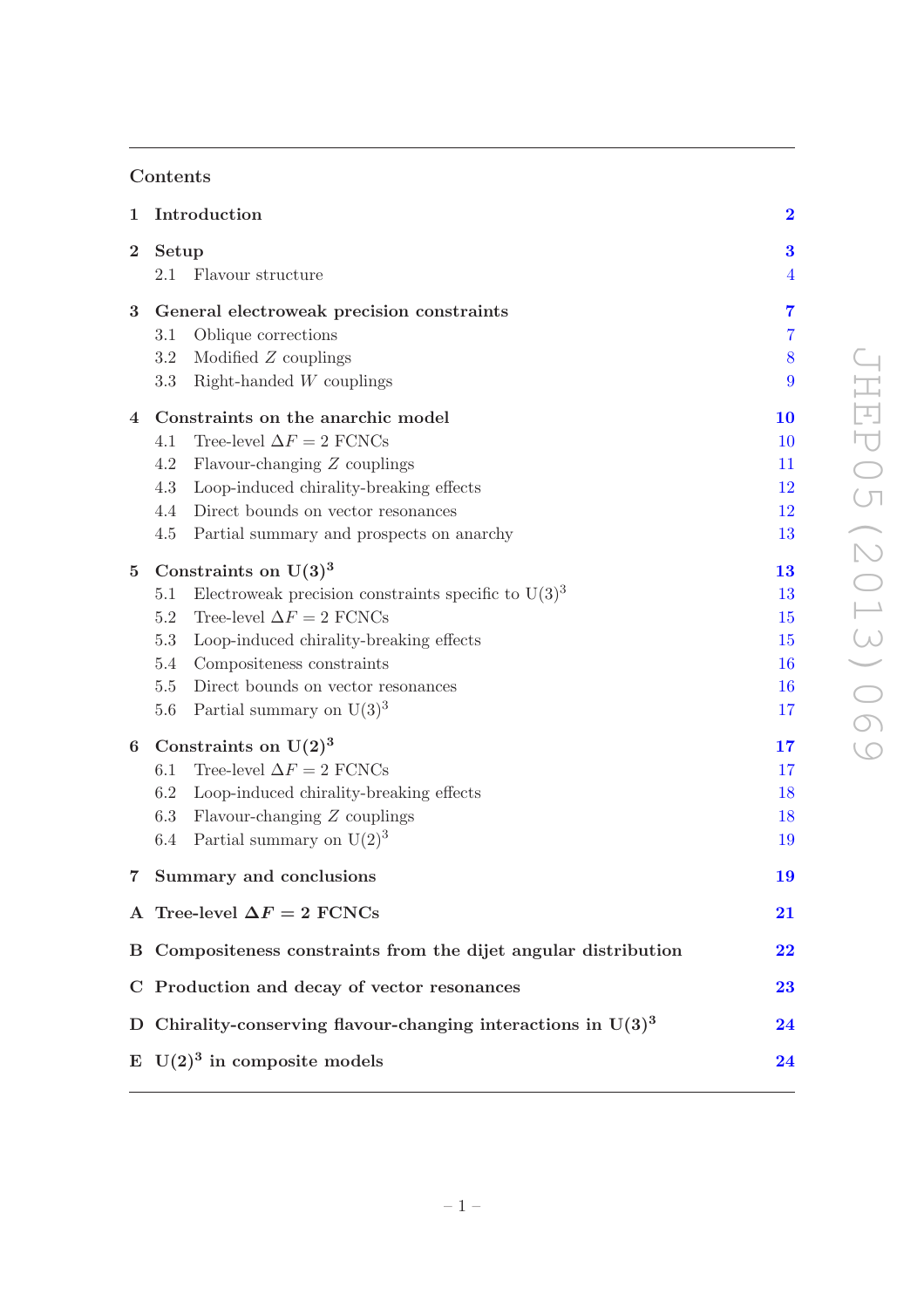#### <span id="page-2-0"></span>1 Introduction

The discovery of a Higgs-like particle of  $125 \,\text{GeV}$  mass  $\left[1, 2\right]$  brings new focus on the longstanding issue of electroweak symmetry breaking (EWSB). Here we are concerned with the implications of this discovery for the view that tries to explain a natural Fermi scale in terms of the Higgs particle as a composite pseudo-Goldstone boson [\[3](#page-27-2)[–6\]](#page-27-3). More precisely, we shall concentrate our attention on the compatibility of such interpretation of the newly found particle with constraints from flavour and electroweak precision tests (EWPT).

The common features emerging from the modelling of the strong dynamics responsible for the existence of the composite pseudo-Goldstone Higgs boson are:

- i) a breaking scale of the global symmetry group,  $f$ , somewhat larger than the EWSB scale  $v \approx 246 \,\text{GeV}$ ;
- ii) a set of  $\rho$ -like vector resonances of typical mass  $m_{\rho} = g_{\rho} f$ ;
- iii) a set of spin- $\frac{1}{2}$  resonances, vector-like under the Standard Model (SM) gauge group, of typical mass  $m_{\psi} = Yf$ ;
- iv) bilinear mass-mixing terms between the composite and the elementary fermions, ultimately responsible for the masses of the elementary fermions themselves [\[7\]](#page-27-4).

These same mass mixings are crucial in explicitly breaking the global symmetry of the strong dynamics, i.e. in triggering EWSB, with a resulting Higgs boson mass

<span id="page-2-1"></span>
$$
m_h = C \frac{\sqrt{N_c}}{\pi} m_t Y,
$$
\n(1.1)

where  $N_c = 3$  is the number of colors,  $m_t$  is the top mass and C is a model dependent coefficient of  $O(1)$ , barring unnatural fine-tunings  $[8-13]$ . This very equation makes manifest that the measured mass of  $125 \,\text{GeV}$  calls for a semi-perturbative coupling Y of the fermion resonances and, in turn, for their relative lightness, if one wants to insist on a breaking scale f not too distant from v itself. For a reference value of  $f = 500-700 \,\text{GeV}$ , which in PNGB Higgs models is enough to bring all the Higgs signal strengths in agreement with the currently measured values [\[14\]](#page-28-1), one expects fermion resonances with typical mass not exceeding about 1 TeV, of crucial importance for their direct searches at the LHC. These searches are currently sensitive to masses in the 500–700 GeV range, depending on the charge of the spin- $\frac{1}{2}$  resonance and on the decay channel [\[15](#page-28-2)[–18](#page-28-3)]. In this work we aim to investigate the compatibility of this feature with flavour and EWPT.

To address this question, we consider a number of different options for the transformation properties of the spin- $\frac{1}{2}$  resonances under the global symmetries of the strong dynamics, motivated by the need to be consistent with the constraints from the EWPT, as well as different options for the flavour structure/symmetries, motivated by the many significant flavour bounds. To make the paper readable, after defining the setup for the various cases in section [2,](#page-3-0) we analyze in succession the different options for the flavour structures/symmetries: Anarchy in section [4,](#page-10-0)  $U(3)^3$  in section [5,](#page-13-1)  $U(2)^3$  in section [6.](#page-17-1) Section [3](#page-7-0) describes the constraints from EWPT that apply generally to all flavour models. The summary and the conclusions are contained in section [7.](#page-19-1)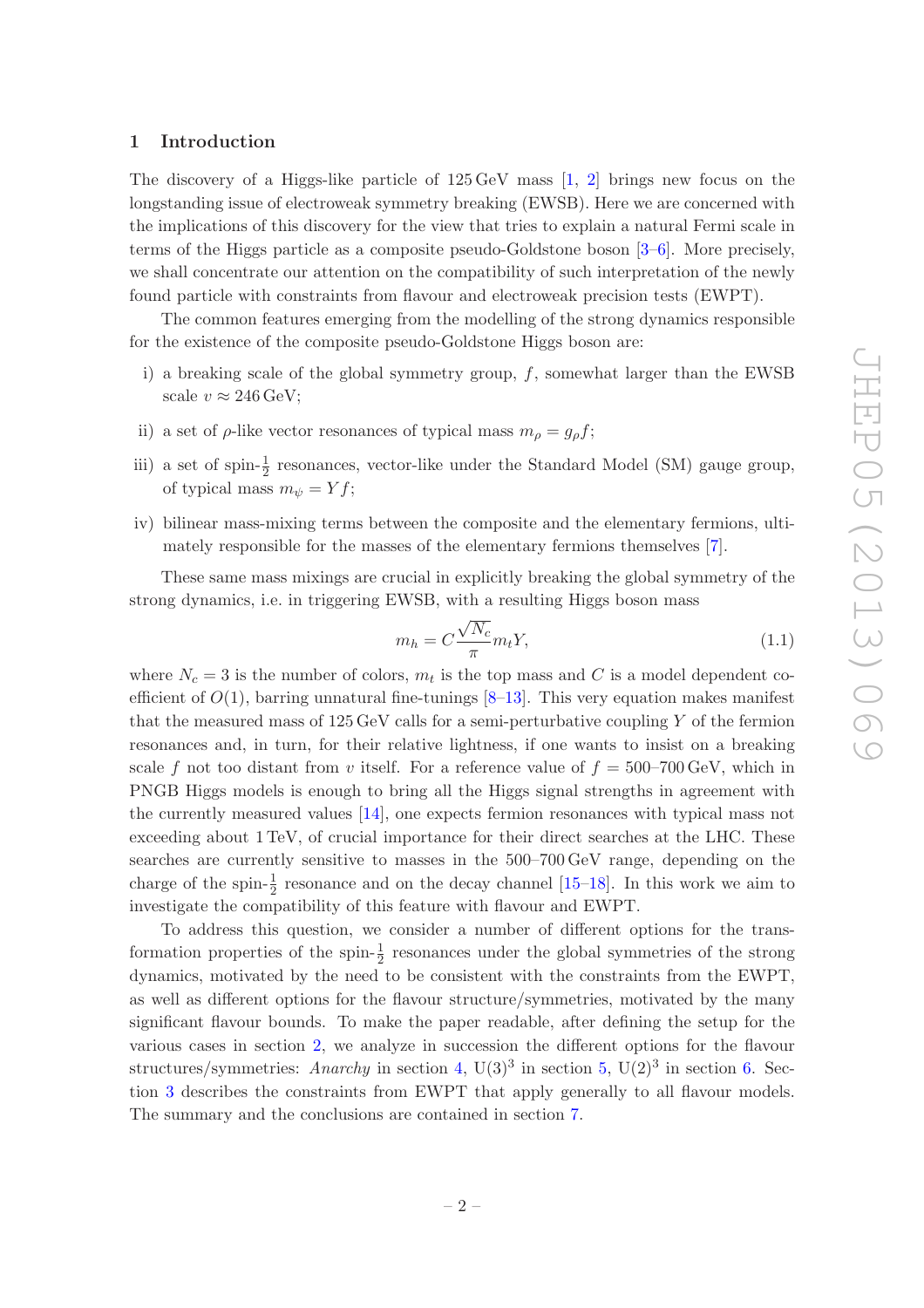### <span id="page-3-0"></span>2 Setup

To keep the discussion simple and possibly not too model dependent, we follow the partial compositeness approach of ref. [\[19\]](#page-28-4). The vector resonances transform in the adjoint representation of a global symmetry respected by the strong sector, which contains the SM gauge group. To protect the  $T$  parameter from tree-level contributions, we take this symmetry to be  $G_c = SU(3)_c \times SU(2)_L \times SU(2)_R \times U(1)_X$ . We assume all vector resonances to have mass  $m_{\rho}$  and coupling  $g_{\rho}$ . For the explicit form of their effective Lagrangian we refer to  $[19]$ .

The choice of the fermion representations has important implications for the electroweak precision constraints. We will consider three cases, as customary in the literature.

- 1. The elementary  $SU(2)_L$  quark doublets,  $q_L$ , mix with composite vector-like  $SU(2)_L$ doublets,  $Q$ , one per generation. The elementary quark singlets,  $u_R$  and  $d_R$ , couple both to an  $SU(2)_R$  doublet R. We will call this the *doublet model*.
- 2. The elementary  $SU(2)_L$  quark doublets mix with a composite  $L = (2, 2)_{2/3}$  of  $SU(2)_L \times$  $SU(2)_R \times U(1)_X$ , and the elementary quark singlets couple both to a composite triplet  $R = (1, 3)_{2/3}$ . The model also contains a  $(3, 1)_{2/3}$  to preserve LR symmetry. We will call this the triplet model.
- 3. The elementary  $SU(2)_L$  quark doublets mix with a  $L_U = (2, 2)_{2/3}$  and a  $L_D =$  $(2, 2)_{-1/3}$  of  $SU(2)_L \times SU(2)_R \times U(1)_X$ , the former giving masses to up-type quarks, the latter to down-type quarks. The elementary up and down quark singlets couple to a  $(1,1)_{2/3}$  and a  $(1,1)_{-1/3}$  respectively. We will call this the *bidoublet model*.

For concreteness, the part of the Lagrangian involving fermions reads

• In the doublet model

<span id="page-3-1"></span>
$$
\mathcal{L}_s^{\text{doublet}} = -\bar{Q}^i m_Q^i Q^i - \bar{R}^i m_R^i R^i + \left( Y^{ij} \text{tr}[\bar{Q}_L^i \mathcal{H} R_R^j] + \text{h.c} \right) , \qquad (2.1)
$$

$$
\mathcal{L}^{\text{doublet}}_{\text{mix}} = m_Q^j \lambda_L^{ij} \bar{q}_L^i Q_R^j + m_R^i \lambda_{Ru}^{ij} \bar{U}_L^i u_R^j + m_R^i \lambda_{Rd}^{ij} \bar{D}_L^i d_R^j. \tag{2.2}
$$

where  $\mathcal{H} = (i\sigma_2 H^*, H)$  and  $R = (U D)^T$  is an  $SU(2)_R$  doublet;

• In the triplet model

<span id="page-3-2"></span>
$$
\mathcal{L}_s^{\text{triplet}} = -\text{tr}[\bar{L}^i m_L^i L^i] - \text{tr}[\bar{R}^i m_R^i R^i] - \text{tr}[\bar{R}'^i m_R^i R'^i]
$$

$$
+ \nabla^{ij} \text{tr}[\bar{\mathbf{I}}^i \mathcal{A} \mathcal{D}^j] + \nabla^{ij} \text{tr}[\mathcal{A} \bar{\mathbf{I}}^i \mathcal{D}'^j] + \text{h.c.}
$$

$$
+Y^{ij}\text{tr}[\bar{L}_L^i\mathcal{H}R_R^j]+Y^{ij}\text{tr}[\mathcal{H}\bar{L}_L^iR_R'^j]+h.c\,,\tag{2.3}
$$

$$
\mathcal{L}^{\text{triplet}}_{\text{mix}} = m_L^j \lambda_L^{ij} \bar{q}_L^i Q_R^j + m_R^i \lambda_{Ru}^{ij} \bar{U}_L^i u_R^j + m_R^i \lambda_{Rd}^{ij} \bar{D}_L^i d_R^j. \tag{2.4}
$$

where  $Q$  is the  $T_{3R} = -\frac{1}{2}$  $\frac{1}{2}$  SU(2)<sub>L</sub> doublet contained in L and U, D are the elements in the triplet R with charge  $2/3$  and  $-1/3$  respectively;

• In the bidoublet model

<span id="page-3-3"></span>
$$
\mathcal{L}_s^{\text{bidoublet}} = -\text{tr}[\bar{L}_U^i m_{Q_u}^i L_U^i] - \bar{U}^i m_U^i U^i + \left(Y_U^{ij} \text{tr}[\bar{L}_U^i \mathcal{H}]_L U_R^j + \text{h.c}\right) + (U \to D), \tag{2.5}
$$

$$
\mathcal{L}_{\text{mix}}^{\text{bidoublet}} = m_{Q_u}^j \lambda_{Lu}^{ij} \bar{q}_L^i Q_{Ru}^j + m_U^i \lambda_{Ru}^{ij} \bar{U}_L^i u_R^j + (U, u \to D, d), \qquad (2.6)
$$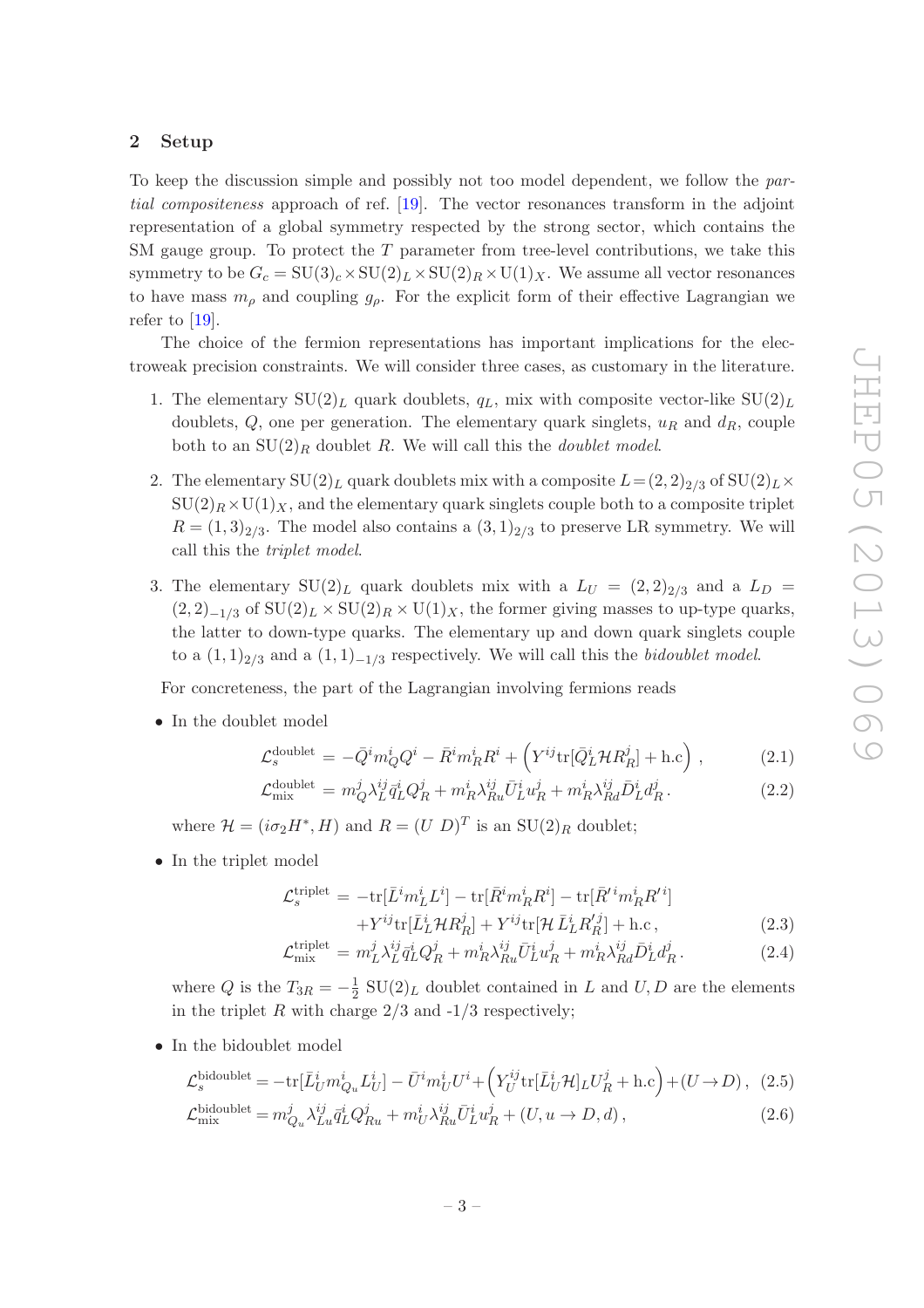| model     |                  |   |          | $SU(3)_c$ $SU(2)_L$ $SU(2)_R$ $U(1)_X$ |                |
|-----------|------------------|---|----------|----------------------------------------|----------------|
| doublet   |                  | 3 | $\bf{2}$ | 1                                      | $\frac{1}{6}$  |
|           | $\mathbb{R}$     | 3 | 1        | $\bf{2}$                               | $\frac{1}{6}$  |
|           | L                | 3 | $\bf{2}$ | $\overline{2}$                         | $\frac{2}{3}$  |
| triplet   | $\boldsymbol{R}$ | 3 | 1        | 3                                      | $\frac{2}{3}$  |
|           | R'               | 3 | 3        | 1                                      | $\frac{2}{3}$  |
|           | $L_U$            | 3 | $\bf{2}$ | $\overline{2}$                         | $\frac{2}{3}$  |
| bidoublet | $L_D$            | 3 | $\bf{2}$ | $\bf{2}$                               | $-\frac{1}{3}$ |
|           | TТ               | 3 | 1        | 1                                      | $\frac{2}{3}$  |
|           |                  | 3 |          |                                        | $\frac{1}{3}$  |

<span id="page-4-1"></span>Table 1. Quantum numbers of the fermionic resonances in the three models considered. All composite fields come in vector-like pairs. The  $X$  charge is related to the standard hypercharge as  $Y = T_{3R} + X.$ 

where again  $Q_u$  and  $Q_d$  are the doublets in  $L_U$  and  $L_D$  which have the same gauge quantum numbers of the SM left-handed quark doublet.

Everywhere  $i, j$  are flavour indices. The field content in all three cases is summarized in table  $1<sup>1</sup>$  $1<sup>1</sup>$ 

We avoid an explicit discussion of the relation between the above simple effective Lagrangians and more basic models which include the Higgs particle as a pseudo-Goldstone boson. Here it suffices to say that the above Lagrangians are suitable to catch the main phenomenological properties of more fundamental models. For this to be the case, the truly basic assumption is that the lowest elements of towers of resonances, either of spin- $\frac{1}{2}$ or of spin 1, normally occurring in more complete models, are enough to describe the main phenomenological consequences, at least in as much as tree-level effects are considered. For simplicity we also assume the composite fermions to have all the same mass. To set the correspondence between the *partial compositeness* Lagrangians that we use and models with the Higgs as a pseudo-Goldstone boson, one can take the composite Yukawa couplings  $Y^{ij}$  in [\(2.1\)](#page-3-1), [\(2.3\)](#page-3-2) and [\(2.5\)](#page-3-3) to be proportional to the parameter Y in [\(1.1\)](#page-2-1), and identify the common fermion mass with  $m_{\psi} = Yf$ , up to a model dependent factor of  $O(1)$ .

## <span id="page-4-0"></span>2.1 Flavour structure

Quark masses and mixings are generated after electroweak symmetry breaking from the composite-elementary mixing. The states with vanishing mass at  $v = 0$  obtain the standard Yukawa couplings, in matrix notation,

<span id="page-4-3"></span>
$$
\hat{y}_u \approx s_{Lu} \cdot U_{Lu} \cdot Y_U \cdot U_{Ru}^\dagger \cdot s_{Ru} \tag{2.7}
$$

<span id="page-4-2"></span><sup>&</sup>lt;sup>1</sup>Note that we have omitted "wrong-chirality" Yukawa couplings like  $\tilde{Y}^{ij}$ tr $[\bar{Q}_R^i \mathcal{H} R_L^j]$  for simplicity. They are not relevant for the tree-level electroweak and flavour constraints and do not add qualitatively new effects to the loop contributions to the  $T$  parameter.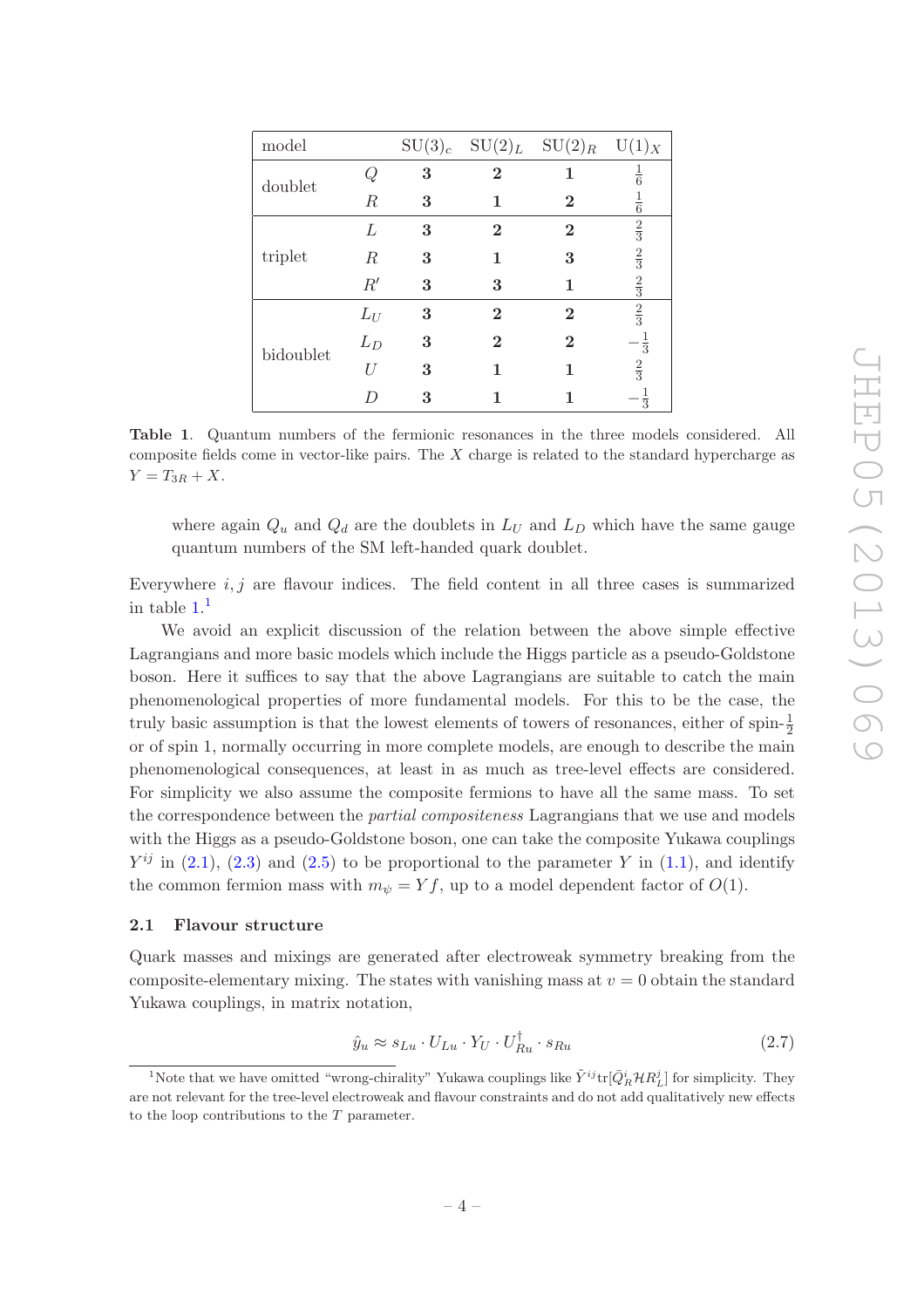where

$$
\lambda_{Lu} = \text{diag}(\lambda_{Lu1}, \lambda_{Lu2}, \lambda_{Lu3}) \cdot U_{Lu}, \qquad (2.8)
$$

$$
\lambda_{Ru} = U_{Ru}^{\dagger} \cdot \text{diag}(\lambda_{Ru1}, \lambda_{Ru2}, \lambda_{Ru3}), \qquad (2.9)
$$

$$
s_X^{ii} = \lambda_{Xi}/\sqrt{1 + (\lambda_{Xi})^2}, \ X = L, R,
$$
\n(2.10)

and similarly for  $\hat{y}_d$ . Here and in the following, the left-handed mixings are different for u and d quarks,  $s_{Lu} \neq s_{Ld}$ , only in the bidoublet model. At the same time, in the  $v = 0$ limit, the remaining states have mass  $m_{\psi}$  or  $m_{\psi}/\sqrt{1+(\lambda_X)^2}$ , respectively if they mix or do not mix with the elementary fermions.

While the effective Yukawa couplings  $\hat{y}_{u,d}$  must have the known hierarchical form, the Yukawa couplings in the strong sector,  $Y_{U,D}$ , could be structureless *anarchic* matrices (see e.g. [\[20](#page-28-5)[–27\]](#page-28-6)). However, to ameliorate flavour problems, one can also impose global flavour symmetries on the strong sector. We discuss three cases in the following.

Anarchy. In the anarchic model, the  $Y_{U,D}$  are anarchic matrices, with all entries of similar order, and the Yukawa hierarchies are generated by hierarchical mixings  $\lambda$ . From a low energy effective theory point of view, the requirement to reproduce the observed quark masses and mixings fixes the relative size of the mixing parameters up to  $\frac{1}{2}$ priori unknown — functions of the elements in  $Y_{U,D}$ . We follow the common approach to replace functions of Yukawa couplings by appropriate powers of "average" Yukawas  $Y_{U*,D*}$ , keeping in mind that this introduces  $O(1)$  uncertainties in all observables. In this convention, assuming  $\lambda_{X3} \gg \lambda_{X2} \gg \lambda_{X1}$ , the quark Yukawas are given by

$$
y_u = Y_{U*} s_{Lu1} s_{Ru1},
$$
  $y_c = Y_{U*} s_{Lu2} s_{Ru2},$   $y_t = Y_{U*} s_{Lu3} s_{Ru3}.$  (2.11)

and similarly for the  $Q = -1/3$  quarks. In the doublet and triplet models, the entries of the CKM matrix are approximately given by

<span id="page-5-1"></span><span id="page-5-0"></span>
$$
V_{ij} \sim \frac{s_{Li}}{s_{Lj}}\,,\tag{2.12}
$$

where  $i < j$ . Using eqs. [\(2.11\)](#page-5-0) and [\(2.12\)](#page-5-1), one can trade all but one of the  $s_{L,R}$  for known quark masses and mixings. We choose the free parameter as

<span id="page-5-4"></span><span id="page-5-2"></span>
$$
x_t \equiv s_{L3}/s_{Ru3}.\tag{2.13}
$$

In the bidoublet model, instead of [\(2.12\)](#page-5-1) one has in general two different contributions to  $V_{ij}$ 

<span id="page-5-3"></span>
$$
V_{ij} \sim \frac{s_{Ldi}}{s_{Ldj}} \pm \frac{s_{Lui}}{s_{Luj}} \tag{2.14}
$$

Given the values of all quark masses and mixings, the hierarchy  $\lambda_{X3} \gg \lambda_{X2} \gg \lambda_{X1}$  is only compatible with  $s_{Lui}/s_{Luj}$  being at most comparable to  $s_{Ldi}/s_{Ldi}$ . In view of this, the two important parameters are

$$
x_t \equiv s_{Lt}/s_{Rt} \,, \qquad z \equiv s_{Lt}/s_{Lb} \,. \tag{2.15}
$$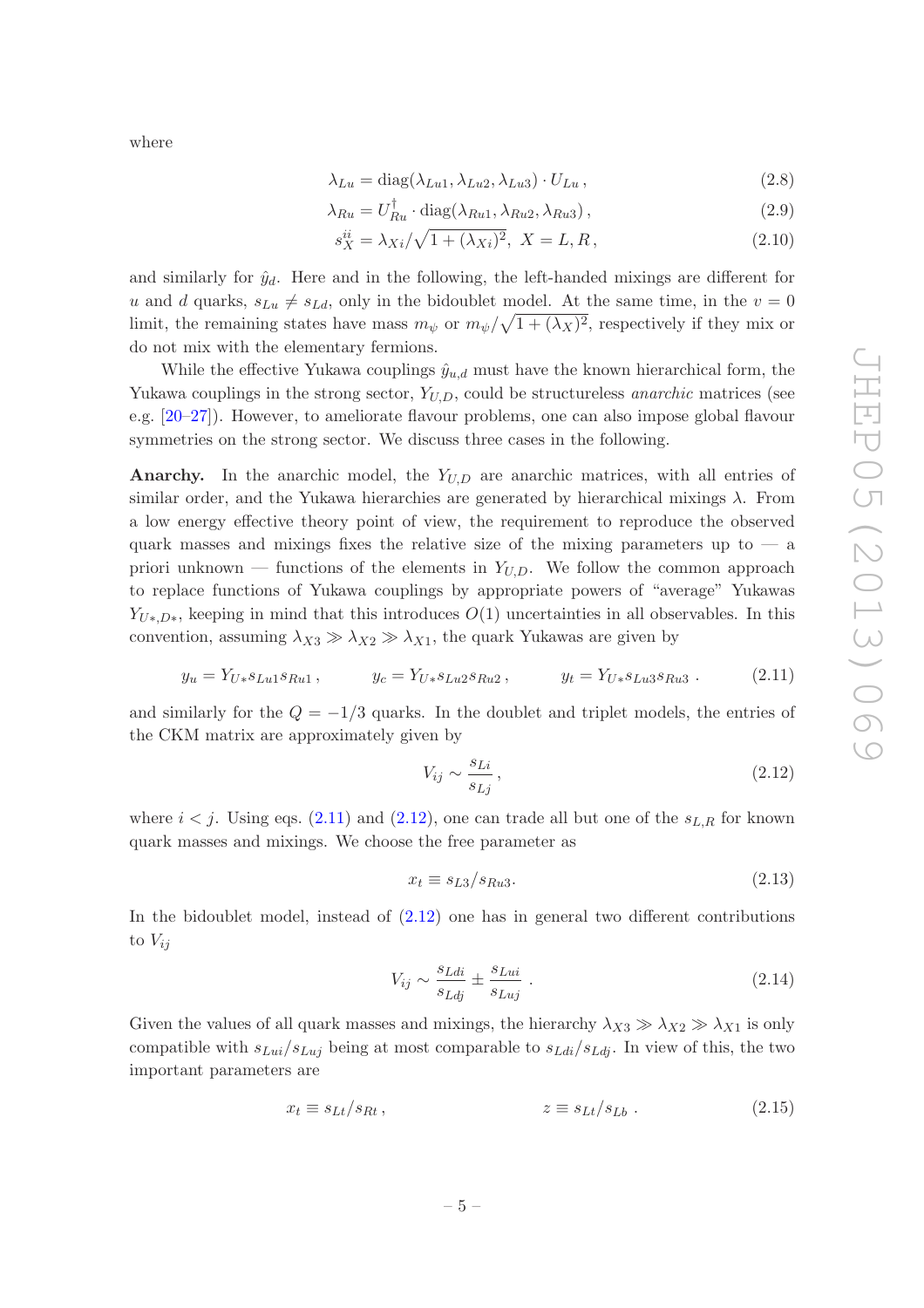The requirement to reproduce the large top quark Yukawa  $(m_t = \frac{y_t}{\sqrt{a}})$  $\frac{t}{2}v)$ 

$$
y_t = s_{Lt} Y_{U*} s_{Rt}, \qquad (2.16)
$$

restricts  $x_t$  to a limited range around one,<sup>[2](#page-6-0)</sup>

$$
\frac{y_t}{Y_{U*}} < x_t < \frac{Y_{U*}}{y_t},\tag{2.17}
$$

while we take z throughout to be greater than or equal to 1.

From now on we identify  $Y_{U*}$  and  $Y_{D*}$  with the parameter Y of [\(1.1\)](#page-2-1).

 $U(3)^3$ . In the U(3)<sup>3</sup> models [\[28](#page-28-7)[–30](#page-29-0)] one tries to ameliorate the flavour problem of the anarchic model by imposing a global flavour symmetry, at the price of giving up the potential explanation of the generation of flavour hierarchies. Concretely, one assumes the strong sector to be invariant under the diagonal group  $U(3)_{Q+U+D}$  or  $U(3)_{Q+U} \times U(3)_{Q+D}$ . The composite-elementary mixings are the only sources of breaking of the flavour symmetry of the composite sector and of the  $U(3)_q \times U(3)_u \times U(3)_d$  flavour symmetry of the elementary sector. We consider two choices.

- 1. In *left-compositeness*, to be called  $\mathbf{U(3)}_{\text{LC}}^3$  in short, the left mixings are proportional to the identity, thus linking q to  $Q$   $(Q^u, Q^d)$  into  $U(3)_{Q+U+D+q}$  (or  $U(3)_{Q^u+Q^d+U+D+q}$ , and the right mixings  $\lambda_{Ru}$ ,  $\lambda_{Rd}$  are the only source of  $U(3)<sup>3</sup>$  breaking.
- 2. In right-compositeness, to be called  $\mathbf{U(3)}_{\text{RC}}^3$  in short, the right mixings link u to U and d to D into  $U(3)_{Q^u+U+u} \times U(3)_{Q^d+D+d}$ , while the left mixings  $\lambda_{Lu}$ ,  $\lambda_{Ld}$  are the only source of  $U(3)^3$  breaking.

All the composite-elementary mixings are then fixed by the known quark masses and CKM angles, up to the parameters  $x_t$  (and, in the bidoublet model, z), which are defined as in [\(2.13\)](#page-5-2), [\(2.15\)](#page-5-3). Compared to the anarchic case, one now expects the presence of resonances related to the global symmetry  $U(3)_{Q+U+D}$  or  $U(3)_{Q^u+U}\times U(3)_{Q^d+D}$ , which in the following will be called flavour gauge bosons<sup>[3](#page-6-1)</sup> and assumed to have the same masses  $m<sub>o</sub>$  and  $g<sub>o</sub>$  as the gauge resonances. Note that left-compositeness can be meaningfully defined for any of the three cases for the fermion representations, whereas right-compositeness allows to describe flavour violations only in the bidoublet model.

 $U(2)^3$ . In  $U(2)^3$  models one considers a  $U(2)_q \times U(2)_u \times U(2)_d$  symmetry, under which the first two generations of quarks transform as doublets and the third generation as singlets, broken in specific directions dictated by minimality [\[31](#page-29-1), [32\]](#page-29-2). Compared to  $U(3)^3$ , one has a larger number of free parameters, but can break the flavour symmetry weakly, since the large top Yukawa is invariant under  $U(2)^3$ .

Analogously to the U(3)<sup>3</sup> case, in the strong sector the flavour groups are U(2)<sub>Q+U+D</sub> (or  $U(2)_{Q^u+U} \times U(2)_{Q^d+D}$ ) and:

<sup>&</sup>lt;sup>2</sup>In our numerical analysis, we will take  $y_t = 0.78$ , which is the running  $\overline{\text{MS}}$  coupling at 3 TeV.

<span id="page-6-1"></span><span id="page-6-0"></span><sup>&</sup>lt;sup>3</sup>We will only allow flavour gauge bosons related to the  $SU(3)$  subgroups of the U(3) factors.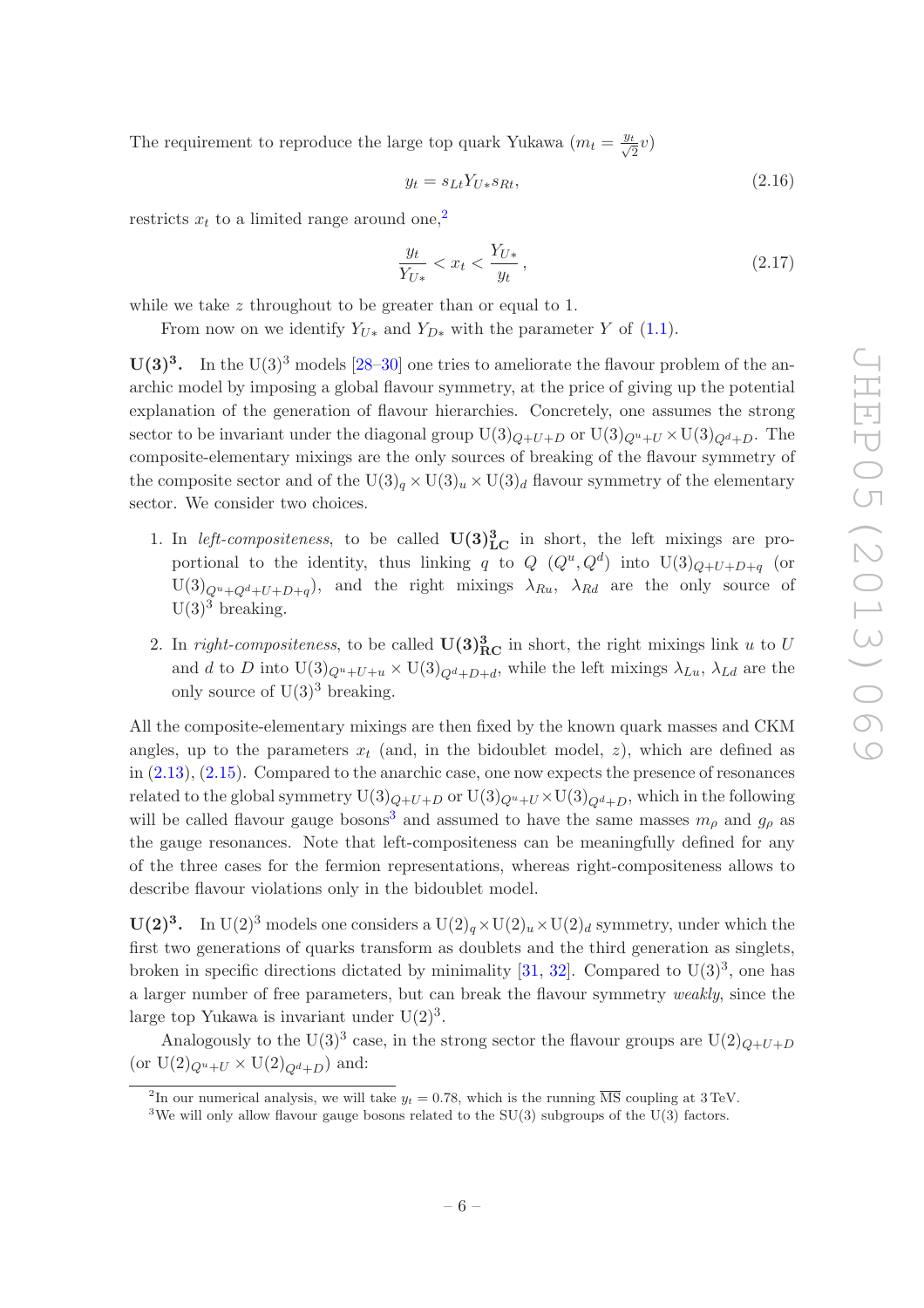- 1. In left-compositeness, to be called  $U(2)^3_{\text{LC}}$ , the left mixings are diagonal with the first two entries equal to each other and the only sources of  $U(2)^3$  breaking reside in the right-handed mixings.
- 2. In right-compositenss, to be called  $\mathbf{U}(2)_{\text{RC}}^3$ , the right mixings are diagonal with the first two entries equal to each other and the only sources of  $U(2)^3$  breaking reside in the left-handed mixings.

Again we expect the presence of flavour gauge bosons associated with the global symmetries of the strong sector. As before right-compositeness can be meaningfully defined only in the bidoublet model.

#### <span id="page-7-0"></span>3 General electroweak precision constraints

In this section we discuss electroweak precision constraints that hold independently of the flavour structure. Among the models considered, only  $\mathrm{U}(3)_{\mathrm{LC}}^3$  is subject to additional electroweak constraints, to be discussed in section [5.1.](#page-13-2)

### <span id="page-7-1"></span>3.1 Oblique corrections

As well known, the S parameter receives a tree-level contribution, which for degenerate composite vectors reads [\[19](#page-28-4)]

<span id="page-7-2"></span>
$$
S = \frac{8\pi v^2}{m_\rho^2},\tag{3.1}
$$

independently of the choice of fermion representations. It is also well known that  $S$  and  $T$ both get at one loop model-independent "infrared-log" contributions [\[33\]](#page-29-3)

<span id="page-7-3"></span>
$$
\hat{S} = \left(\frac{v}{f}\right)^2 \frac{g^2}{96\pi^2} \log \frac{m_\rho}{m_h}, \qquad \hat{T} = -\left(\frac{v}{f}\right)^2 \frac{3g^2 t_w^2}{32\pi^2} \log \frac{m_\rho}{m_h}.
$$
\n(3.2)

where  $\hat{S} = \alpha_{\rm em} / (4s_w^2) S$  and  $\hat{T} = \alpha_{\rm em} T$ .

Experimentally, a recent global electroweak fit after the discovery of the Higgs bo-son [\[34\]](#page-29-4) finds  $S - S_{SM} = 0.03 \pm 0.10$  and  $T - T_{SM} = 0.05 \pm 0.12$ . Requiring  $2\sigma$  consistency with these results of the tree level correction to  $S$ , eq.  $(3.1)$ , which largely exceeds the infrared logarithmic contribution of [\(3.2\)](#page-7-3) and has the same sign, gives the bound

$$
m_{\rho} > 2.6 \,\text{TeV} \,. \tag{3.3}
$$

The one loop correction to the T parameter instead strongly depends on the choice of the fermion representations. We present here simplified formulae valid in the three models for a common fermion resonance mass  $m_{\psi}$  and developed to first nonvanishing order in  $\lambda_{Lt}$ , as such only valid for small  $s_{Lt}$ ,  $s_{Rt}$ .

In the doublet model the leading contribution to  $\hat{T}$ , proportional to  $\lambda_{Rt}^4$ , reads

<span id="page-7-4"></span>
$$
\hat{T} = \frac{71}{140} \frac{N_c}{16\pi^2} \frac{m_t^2}{m_\psi^2} \frac{Y^2}{x_t^2} \,. \tag{3.4}
$$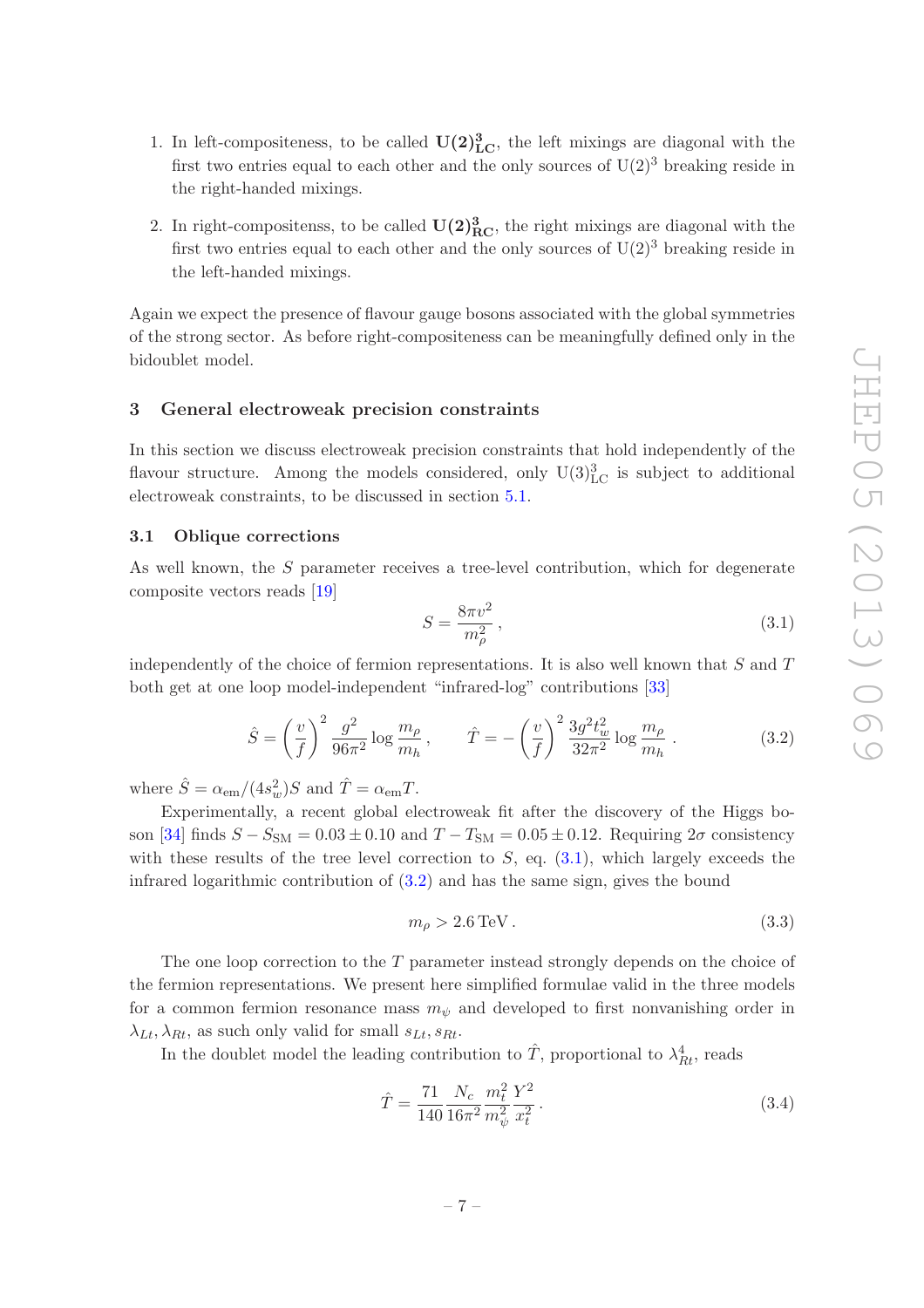| Observable                                  |                     | Bounds on $m_{\psi}$ [TeV]          |                           |
|---------------------------------------------|---------------------|-------------------------------------|---------------------------|
|                                             | doublet             | triplet                             | bidoublet                 |
| Ŧ                                           | $0.28 Y/x_t$        | $0.51 \sqrt{Y^3}/x_t$ , $0.60 x_tY$ | $0.25 \; x_t Y_U$         |
| $R_b$ $(g_{Zbb}^L)$                         | 5.6 $\sqrt{x_tY}$   |                                     | 6.5 $Y_D\sqrt{x_t/Y_U/z}$ |
| $B \to X_s \gamma \left( g_{Wtb}^R \right)$ | $0.44 \sqrt{Y/x_t}$ | $0.44 \sqrt{Y/x_t}$                 | 0.61                      |

<span id="page-8-3"></span>**Table 2.** Lower bounds on the fermion resonance mass  $m_{\psi} = Yf$  in TeV from electroweak precision observables. A blank space means no significant bound.

In the bidoublet model one obtains from a leading  $\lambda_{Lt}^4$  term

<span id="page-8-1"></span>
$$
\hat{T} = -\frac{107}{420} \frac{N_c}{16\pi^2} \frac{m_t^2}{m_\psi^2} x_t^2 Y_U^2.
$$
\n(3.5)

In the triplet model the leading contributions are

<span id="page-8-2"></span>
$$
\hat{T} = \left(\log \frac{\Lambda^2}{m_{\psi}^2} - \frac{1}{2}\right) \frac{N_c}{16\pi^2} \frac{m_t^2}{m_{\psi}^2} \frac{Y^3}{y_t x_t}, \text{ and } \hat{T} = \frac{197}{84} \frac{N_c}{16\pi^2} \frac{m_t^2}{m_{\psi}^2} x_t^2 Y^2, \tag{3.6}
$$

where the first comes from  $\lambda_{Rt}^2$  and the second from  $\lambda_{Lt}^4$ . Note the logarithmically divergent contribution to the  $\lambda_{Rt}^2$  term that is related to the explicit breaking of the  $SU(2)_R$ symmetry in the elementary-composite fermion mixing and would have to be cured in a more complete model.

Imposing the experimental bound at  $2\sigma$ , eqs.  $(3.4)$ ,  $(3.5)$ ,  $(3.6)$  give rise to the bounds on the first line in table [2](#page-8-3) (where we set  $\log(\Lambda/m_{\psi}) = 1$ ). Here however there are two caveats. First, as mentioned, eqs.  $(3.4)$ ,  $(3.5)$ ,  $(3.6)$  are only valid for small mixing angles. Furthermore, for moderate values of  $f$ , a cancellation could take place between the fermionic contributions and the infrared logs of the bosonic contribution to  $T$ . As we shall see, the bounds from  $S$  and  $T$  are anyhow not the strongest ones that we will encounter: they are compatible with  $m_{\psi} \leq 1$  TeV for  $Y = 1$  to 2 and  $g_{\rho} = 3$  to 5. Note that here and in the following  $m_{\psi}$  represents the mass of the composite fermions that mix with the elementary ones, whereas, as already noticed, the "custodians" have mass  $m_{\psi}/\sqrt{1+(\lambda_X)^2}$ .

#### <span id="page-8-0"></span>3.2 Modified Z couplings

In all three models for the electroweak structure, fields with different  $SU(2)_L$  quantum numbers mix after electroweak symmetry breaking, leading to modifications in Z couplings which have been precisely measured at LEP. Independently of the flavour structure, an important constraint comes from the Z partial width into b quarks, which deviates by  $2.5\sigma$ from its best-fit SM value [\[34](#page-29-4)]

<span id="page-8-4"></span>
$$
R_b^{\text{exp}} = 0.21629(66) \,, \qquad R_b^{\text{SM}} = 0.21474(3) \,. \tag{3.7}
$$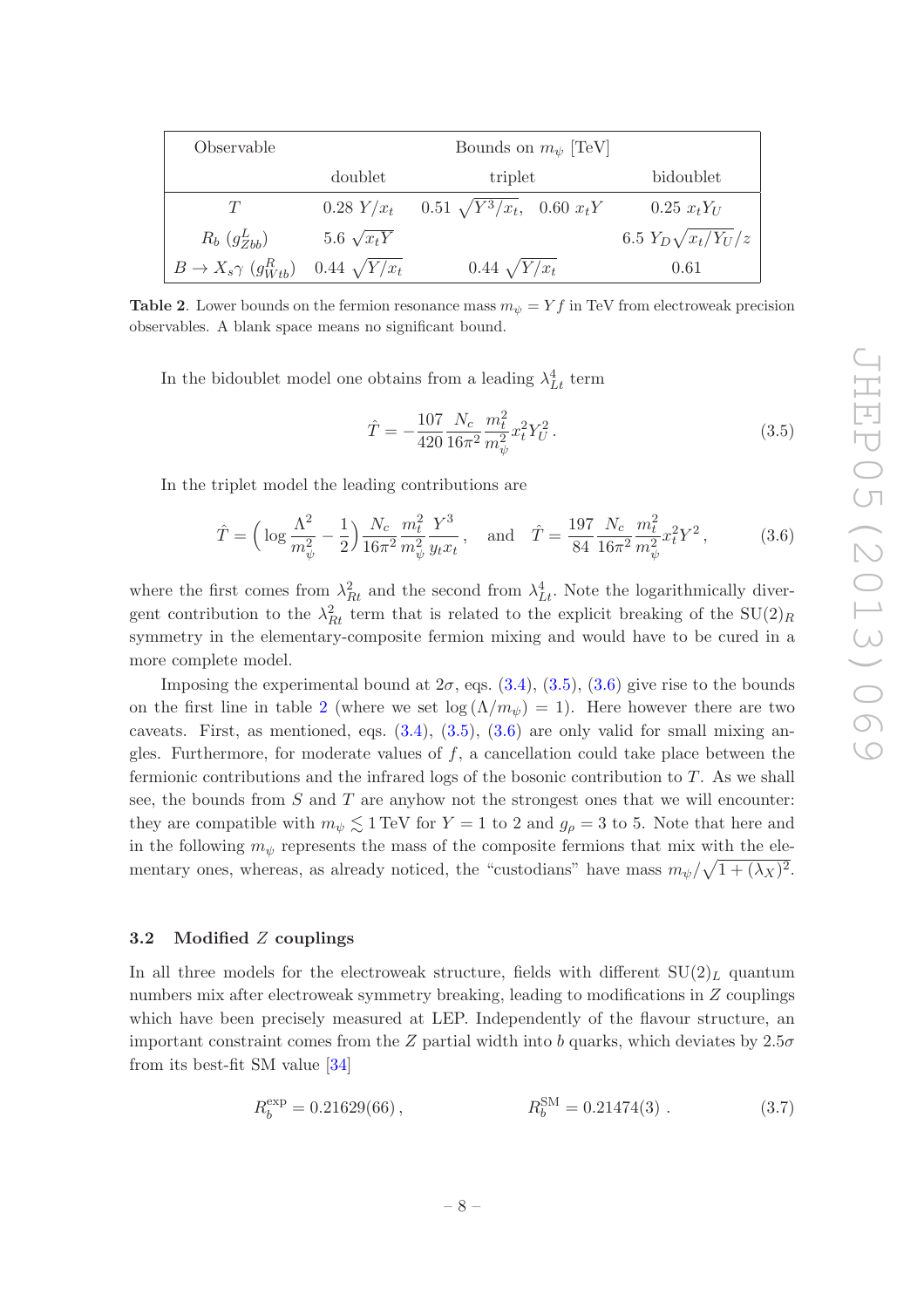Writing the left- and right-handed Z couplings as

<span id="page-9-1"></span>
$$
\frac{g}{c_w}\bar{b}\gamma^{\mu}\left[\left(-\frac{1}{2} + \frac{1}{3}s_w^2 + \delta g_{Zbb}^L\right)P_L + \left(\frac{1}{3}s_w^2 + \delta g_{Zbb}^R\right)P_R\right]bZ_{\mu},\tag{3.8}
$$

one gets

$$
\delta g_{Zbb}^L = \frac{v^2 Y_D^2}{2m_D^2} \frac{x y_t}{Y_U} a + \frac{g_\rho^2 v^2}{4m_\rho^2} \frac{x y_t}{Y_U} b, \qquad \delta g_{Zbb}^R = \frac{v^2 Y_D^2}{2m_D^2} \frac{y_b^2 Y_U}{x_t y_t Y_D^2} c + \frac{g_\rho^2 v^2}{4m_\rho^2} \frac{y_b^2 Y_U}{x_t y_t Y_D^2} d, \qquad (3.9)
$$

with the coefficients

|              | doublet triplet bidoublet |  |                                               | doublet triplet bidoublet |
|--------------|---------------------------|--|-----------------------------------------------|---------------------------|
| $a \mid 1/2$ | $1/(2z^2)$                |  | $c \begin{vmatrix} -1/2 & -1/2 \end{vmatrix}$ |                           |
| $b \mid 1/2$ | $1/z^2$                   |  | $d \mid -1/2 \mid -1$                         |                           |

The vanishing of some entries in  $(3.9)$  can be simply understood by the symmetry considerations of ref. [\[35\]](#page-29-5). As manifest from their explicit expressions the contributions proportional to a and c come from mixings between elementary and composite fermions with different  $SU(2) \times U(1)$  properties, whereas the contributions proportional to b and d come from  $\rho$ -Z mixing. Taking  $Y_U = Y_D = Y$ ,  $m_D = Yf$  and  $m_\rho = g_\rho f$ , all these contributions scale however in the same way as  $1/(f^2Y)$ .

It is important to note that  $\delta g_{Zbb}^L$  is always positive or 0, while  $\delta g_{Zbb}^R$  is always negative or 0, while the sign of the SM couplings is opposite. As a consequence, in all 3 models considered, the tension in eq. [\(3.7\)](#page-8-4) is always increased. Allowing the discrepancy to be at most  $3\sigma$ , we obtain the numerical bounds in the second row of table [2.](#page-8-3) The bound on  $m_{\psi}$  in the doublet model is highly significant since  $x_tY > 1$ , whereas it is irrelevant in the triplet model and can be kept under control in the bidoublet model for large enough  $z$  (but see below). In the triplet model, there is a bound from the modification of the right-handed coupling, which is however insignificant.

#### <span id="page-9-0"></span>3.3 Right-handed W couplings

Analogously to the modified Z couplings, also the W couplings are modified after EWSB. Most importantly, a right-handed coupling of the  $W$  to quarks is generated. The most relevant experimental constraint on such coupling is the branching ratio of  $B \to X_s \gamma$ , because a right-handed Wtb coupling lifts the helicity suppression present in this loopinduced decay in the SM [\[36](#page-29-6)]. Writing this coupling as

$$
\frac{g}{\sqrt{2}} \delta g_{Wtb}^R (\bar{t}\gamma^\mu P_R b) W^+_\mu , \qquad (3.10)
$$

one gets

$$
\delta g_{Wtb}^R = \frac{v^2 Y_U Y_D}{2m_Q m_U} \frac{y_b}{x_t Y_U} a + \frac{g_\rho^2 v^2}{4m_\rho^2} \frac{y_b}{x_t Y_U} b, \qquad (3.11)
$$

with the coefficients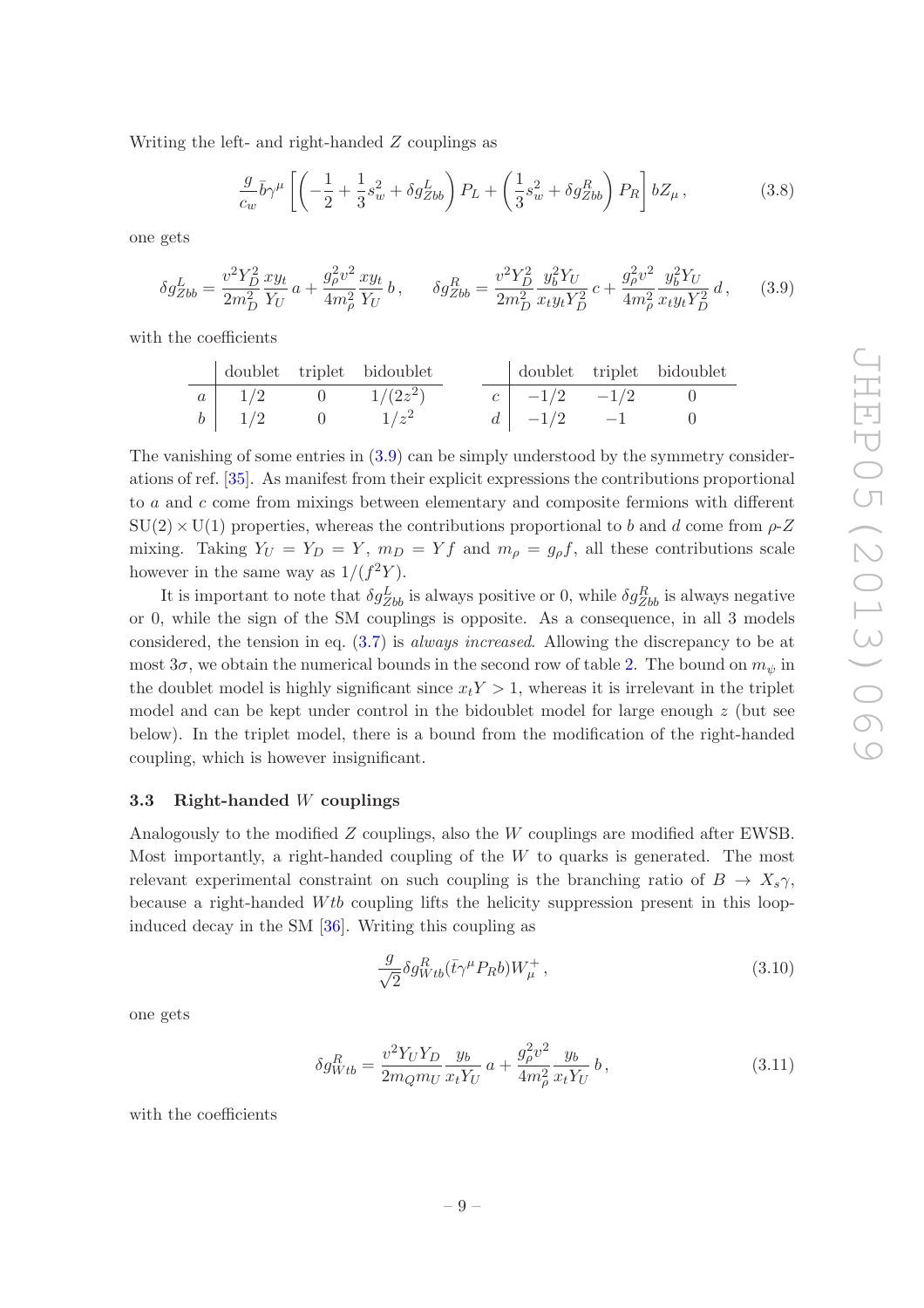|         |  | doublet triplet bidoublet |
|---------|--|---------------------------|
| $\it a$ |  | $-2x_ty_t/Y$              |
|         |  |                           |

The coefficients in the bidoublet model vanish at quadratic order in the elementarycomposite mixings as a consequence of a discrete symmetry  $[35]$ . The nonzero value for a in the table is due to the violation of that symmetry at quartic order [\[36](#page-29-6)]. The contribution to the Wilson coefficient  $C_{7,8}$ , defined as in [\[37\]](#page-29-7), reads

$$
C_{7,8} = \frac{m_t}{m_b} \frac{\delta g_{Wtb}^R}{V_{tb}} A_{7,8}(m_t^2/m_W^2)
$$
\n(3.12)

where  $A_7(m_t^2/m_W^2) \approx -0.80$  and  $A_8(m_t^2/m_W^2) \approx -0.36$ .

Since the  $B \to X_s \gamma$  decay receives also UV contributions involving composite dynamics, we impose the conservative bound that the SM plus the IR contributions above do not exceed the experimental branching ratio by more than  $3\sigma$ . In this way we find the bound in the last row of table [2.](#page-8-3)

#### <span id="page-10-0"></span>4 Constraints on the anarchic model

We now discuss constraints that are specific to the anarchic model, as defined above, and hold in addition to the bounds described in the previous section.

# <span id="page-10-1"></span>4.1 Tree-level  $\Delta F = 2$  FCNCs

In the anarchic model exchanges of gauge resonances give rise to  $\Delta F = 2$  operators at tree level. Up to corrections of order  $v^2/f^2$ , the Wilson coefficients of the operators

$$
Q_V^{dLL} = (\bar{d}_L^i \gamma^\mu d_L^j)(\bar{d}_L^i \gamma^\mu d_L^j), \qquad Q_V^{dRR} = (\bar{d}_R^i \gamma^\mu d_R^j)(\bar{d}_R^i \gamma^\mu d_R^j), \qquad (4.1)
$$

$$
Q_V^{dLR} = (\bar{d}_L^i \gamma^\mu d_L^j)(\bar{d}_R^i \gamma^\mu d_R^j) , \qquad Q_S^{dLR} = (\bar{d}_R^i d_L^j)(\bar{d}_L^i d_R^j) , \qquad (4.2)
$$

can be written as

$$
C_D^{dAB} = \frac{g_{\rho}^2}{m_{\rho}^2} g_{Ad}^{ij} g_{Bd}^{ij} c_D^{dAB}, \qquad A, B = L, R, \quad D = V, S,
$$
 (4.3)

and with the obvious replacements for up-type quarks, relevant for  $D-\overline{D}$  mixing.

The couplings  $g_{qA}^{ij}$  with  $i \neq j$  contain two powers of elementary-composite mixings. In the doublet and triplet models, one can use eqs.  $(2.11)$ – $(2.13)$  to write them as  $(\xi_{ij} = V_{tj}V_{ti}^*)$ 

<span id="page-10-2"></span>
$$
g_L^{ij} \sim s_{Ldi}s_{Ldj} \sim \xi_{ij}\frac{x_t y_t}{Y},\tag{4.4}
$$

$$
g_{Ru}^{ij} \sim s_{Rui}s_{Ruj} \sim \frac{y_{u^i}y_{u^j}}{Yy_tx_t\xi_{ij}},
$$
\n(4.5)

$$
g_{Rd}^{ij} \sim s_{Rdi}s_{Rdj} \sim \frac{y_{d^i}y_{d^j}}{Y y_t x_t \xi_{ij}}.
$$
\n(4.6)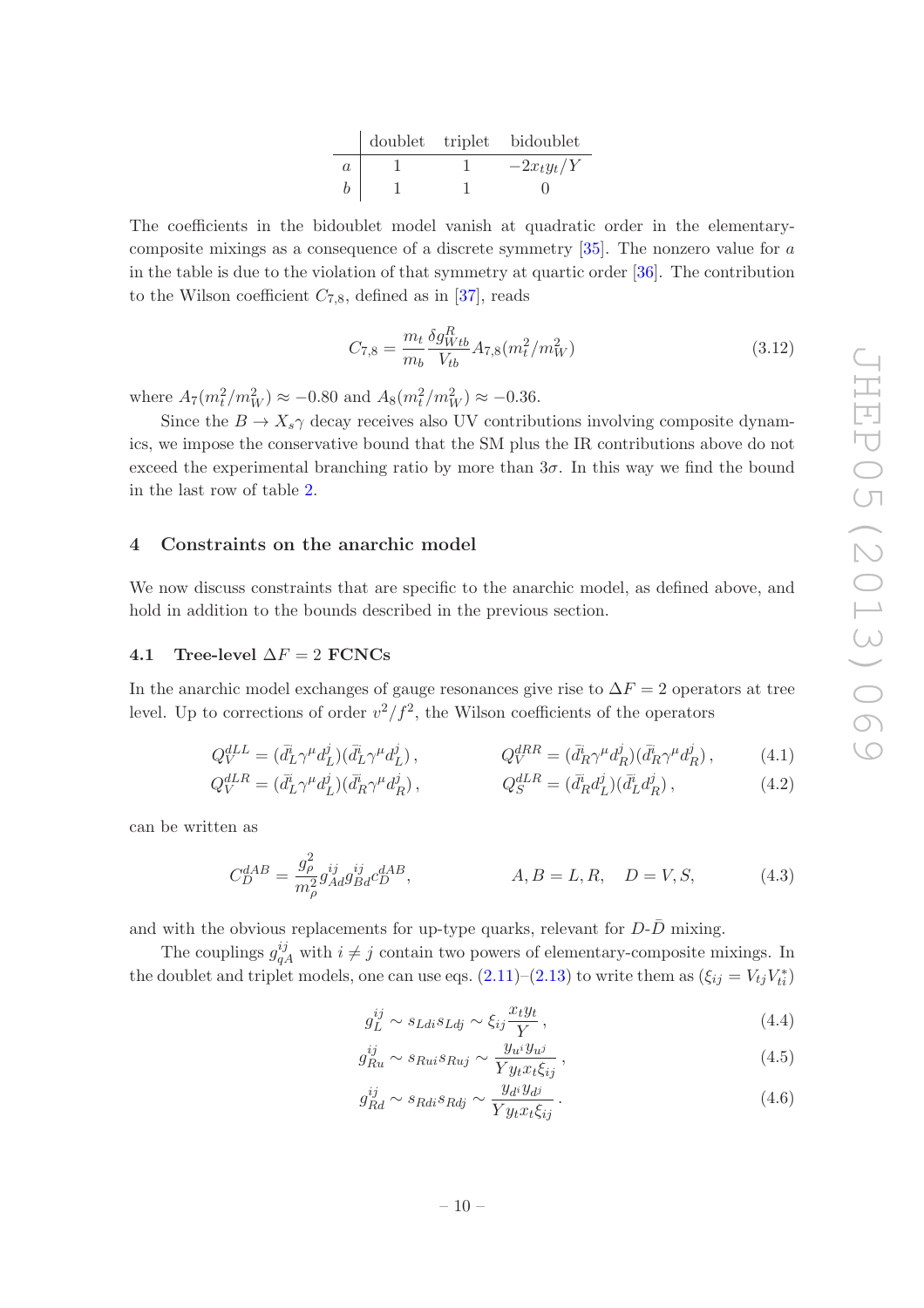| Observable                             | Bounds on $m_{\psi}$ [TeV] |                     |           |
|----------------------------------------|----------------------------|---------------------|-----------|
|                                        | doublet                    | triplet             | bidoublet |
| $\epsilon_K$ $(Q_S^{LR})$              | 14                         | 14                  | 14z       |
| $\epsilon_K$ ( $Q_V^{LL}$ )            | 2.7 $x_t$                  | $3.9 x_t$           | 3.9 $x_t$ |
| $B_d$ - $\bar{B}_d$ $(Q_S^{LR})$       | 0.7                        | 0.7                 | 0.7       |
| $B_d$ - $\bar{B}_d$ $(Q_V^{LL})$       | $2.3 x_t$                  | $3.4 x_t$           | $3.4 x_t$ |
| $B_s$ - $\bar{B}_s$ $(Q_s^{LR})$       | 0.6                        | 0.6                 | 0.6       |
| $B_s$ - $\bar{B}_s$ $(Q_V^{LL})$       | $2.3 x_t$                  | $3.4 x_t$           | $3.4 x_t$ |
| $D\text{-}\bar{D}$ $(Q_S^{LR})$        | 0.5                        | $0.5 -$             | 0.5       |
| $D\text{-}\bar{D}$ $(Q_V^{LL})$        | $0.4~x_t$                  | $0.6 x_t$           | $0.6 x_t$ |
| $K_L \rightarrow \mu \mu$ (f- $\psi$ ) | $0.56\sqrt{Y/x_t}$         | $0.56 \sqrt{Y/x_t}$ |           |
| $K_L \rightarrow \mu \mu (Z - \rho)$   | $0.39 \sqrt{Y/x_t}$        | $0.56 \sqrt{Y/x_t}$ |           |

<span id="page-11-1"></span>**Table 3.** Flavour bounds on the fermion resonance mass  $m_{\psi}$  in TeV in the anarchic model.

In the bidoublet model, one has

$$
g_{Ld}^{ij} \sim g_{Lu}^{ij} \sim \xi_{ij} \frac{x_t y_t}{Y_U} , \qquad g_{Rd}^{ij} \sim z^2 \frac{Y_U}{Y_D^2} \frac{y_{d^i} y_{d^j}}{y_t x_t \xi_{ij}} , \qquad g_{Ru}^{ij} \sim \frac{y_{u^i} y_{u^j}}{Y_U y_t x_t \xi_{ij}} . \qquad (4.7)
$$

The coefficients  $c_D^{AB}$  are discussed in appendix [A.](#page-21-0)

The experimental bounds on the real and imaginary parts of the Wilson coefficients have been given in [\[38,](#page-29-8) [39](#page-29-9)]. Since the phases of the coefficients can be of order one and are uncorrelated, we derive the bounds assuming the phase to be maximal. We obtain the bounds in the first eight rows of table [3.](#page-11-1) As is well known, by far the strongest bound, shown in the first row, comes from the scalar left-right operator in the kaon system which is enhanced by RG evolution and a chiral factor. Note in particular the growth with  $z$  of the bound in the bidoublet case, which counteracts the  $1/z$  behaviour of the bound from  $R_b$ . But also the left-left vector operators in the kaon,  $B_d$  and  $B_s$  systems lead to bounds which are relevant in some regions of parameter space. The bounds from the  $D$  system are subleading.

# <span id="page-11-0"></span>4.2 Flavour-changing Z couplings

Similarly to the modified flavour-conserving Z couplings discussed in section [3.2,](#page-8-0) also flavour-changing Z couplings are generated in the anarchic model. In the triplet and doublet models, as well as in the bidoublet model, since the down-type contributions to the CKM matrix are not smaller than the up-type contributions in [\(2.14\)](#page-5-4), one has

<span id="page-11-2"></span>
$$
\delta g_{Zd^i d^j}^L \sim \frac{s_{Ldi}s_{Ldj}}{s_{Lb}^2} \delta g_{Zbb}^L \sim \xi_{ij} \delta g_{Zbb}^L, \qquad (4.8)
$$

$$
\delta g_{Zd^i d^j}^R \sim \frac{s_{Rdi}s_{Rdj}}{s_{Rb}^2} \delta g_{Zbb}^R \sim \frac{y_{d^i} y_{d^j}}{y_b^2 \xi_{ij}} \delta g_{Zbb}^R \tag{4.9}
$$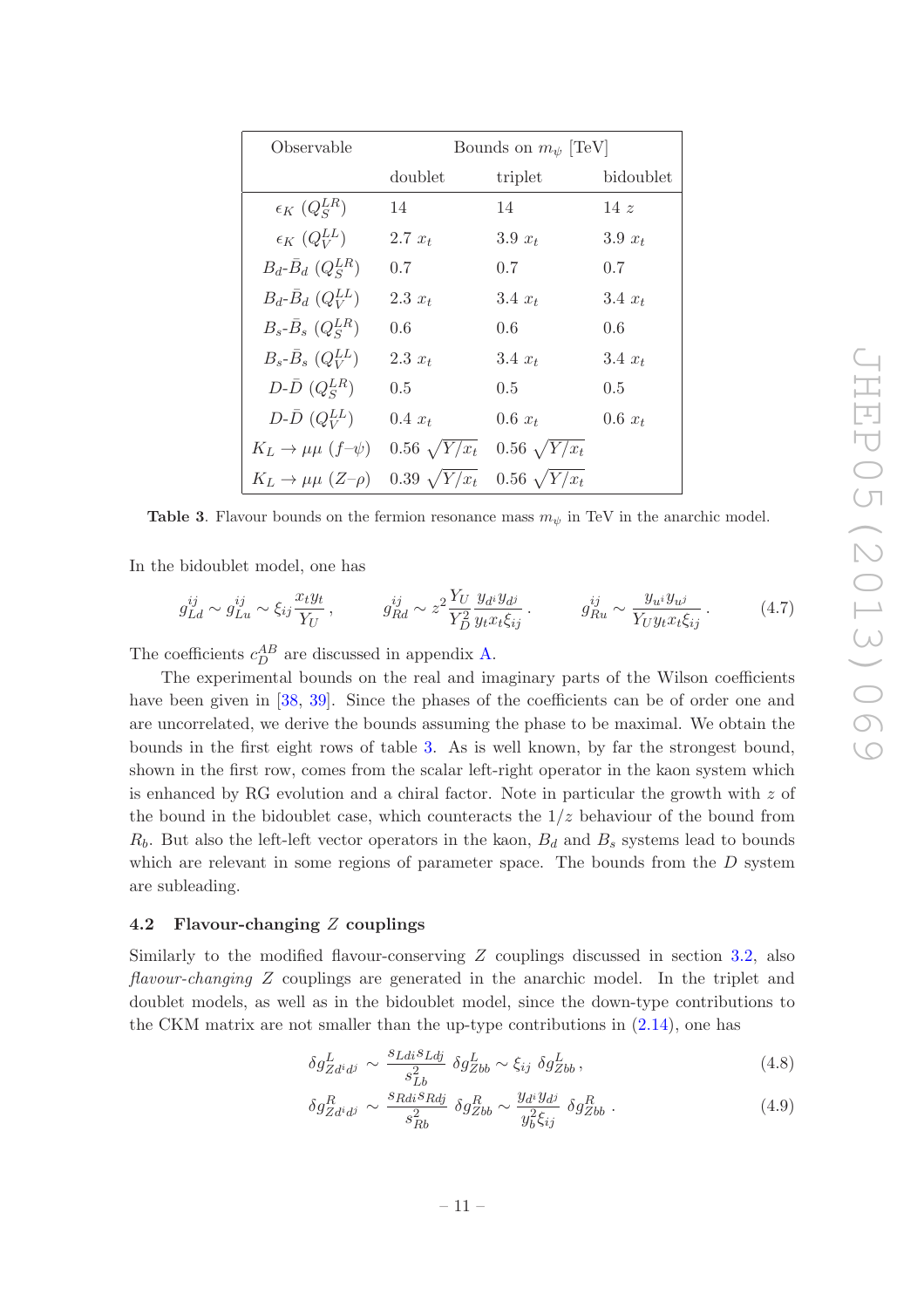In the  $b \to s$  case, a global analysis of inclusive and exclusive  $b \to s\ell^+\ell^-$  decays [\[37\]](#page-29-7) finds  $|\delta g_{Zbs}^{L,R}| \lesssim 8 \times 10^{-5}$ , while in the  $s \to d$  case, one finds  $|\delta g_{Zsd}^{L,R}| \lesssim 6 \times 10^{-7}$  from the  $K_L \rightarrow \mu^+ \mu^-$  decay [\[40](#page-29-10)].<sup>[4](#page-12-2)</sup> Using [\(4.8\)](#page-11-2) one finds that the resulting constraints on the left-handed coupling are comparable for  $b \to s$  and  $s \to d$ . Since they are about a factor of 3 weaker than the corresponding bound from  $Z \to b\bar{b}$ , we refrain from listing them in table [3,](#page-11-1) but their presence shows that the strong bound from  $R_b$  cannot simply be circumvented by a fortuitous cancellation. In the case of the right-handed coupling, one finds that the constraint from  $K_L \to \mu^+ \mu^-$  is an order of magnitude stronger than the one from  $b \to s\ell^+\ell^-$ , and also much stronger than the bound on the right-handed coupling coming from  $Z \to b\bar{b}$ . The numerical bounds we obtain are shown in the last two rows of table [3](#page-11-1) from the contributions with fermion or gauge boson mixing separately since, in constrast to  $Z \to b\bar{b}$ , the two terms are multiplied by different  $O(1)$  parameters in the flavour-violating case.

#### <span id="page-12-0"></span>4.3 Loop-induced chirality-breaking effects

Every flavour changing effect discussed so far originates from tree-level chirality-conserving interactions of the vector bosons, either the elementary  $W_{\mu}$  and  $Z_{\mu}$  or the composite  $\rho_{\mu}$ . At loop level, chirality-breaking interactions occur as well, most notably with the photon and the gluon, which give rise in general to significant  $\Delta F = 1$  flavour-changing effects  $(b \rightarrow s\gamma,$  $\epsilon'_K$ ,  $\Delta A_{CP}(D \to PP)$ ), as well as to electric dipole moments of the light quarks. In the weak mixing limit between the elementary and the composite fermions, explicit calculations of some of the  $\Delta F = 1$  effects have been made in [\[36](#page-29-6), [41,](#page-29-11) [42](#page-29-12)], obtaining bounds in the range  $m_{\psi} > (0.5-1.5)$  TeV. For large CP-violating phases the generated EDMs for the light quarks can be estimated consistent with the current limit on the neutron EDM only if  $m_{\psi} > (3-5)Y$  TeV, where the limit is obtained from the analysis of [\[43](#page-29-13)].

#### <span id="page-12-1"></span>4.4 Direct bounds on vector resonances

Direct production of vector resonances and subsequent decay to light quarks can lead to a peak in the invariant mass distribution of  $pp \rightarrow jj$  events at the LHC. In the anarchic model, due to the small degree of compositeness of first generation quarks, the coupling of vector resonances to a first generation quark-antiquark pair is dominated by mixing with the SM gauge bosons and thus suppressed by  $g_{el}^2/g_\rho$ . For a 3 TeV gluon resonance at the LH[C](#page-23-0) with  $\sqrt{s} = 8 \text{ TeV}$ , following the discussion in appendix C we expect

$$
\sigma(pp \to G^*) = \frac{2\pi}{9s} \frac{g_3^4}{g_\rho^2} \left[ \mathcal{L}_{u\bar{u}}(s, m_\rho^2) + \mathcal{L}_{d\bar{d}}(s, m_\rho^2) \right] \approx \frac{5 \text{ fb}}{g_\rho^2} \,. \tag{4.10}
$$

The ATLAS collaboration has set an upper bound of 7 fb on the cross section times branching ratio to two jets times the acceptance [\[44\]](#page-29-14), and a similar bound has been obtained by CMS [\[45\]](#page-29-15). Given that the gluon resonance will decay dominantly to top quarks, we conclude that the bound is currently not relevant, even for small  $q_o$ .

<span id="page-12-2"></span><sup>&</sup>lt;sup>4</sup>The decay  $K^+ \to \pi^+ \nu \bar{\nu}$  leads to a bound  $|\delta g_{Zsd}^{L,R}| \lesssim 3 \times 10^{-6}$  at 95% C.L. and is thus currently weaker than  $K_L \to \mu^+ \mu^-$ , even though it is theoretically much cleaner.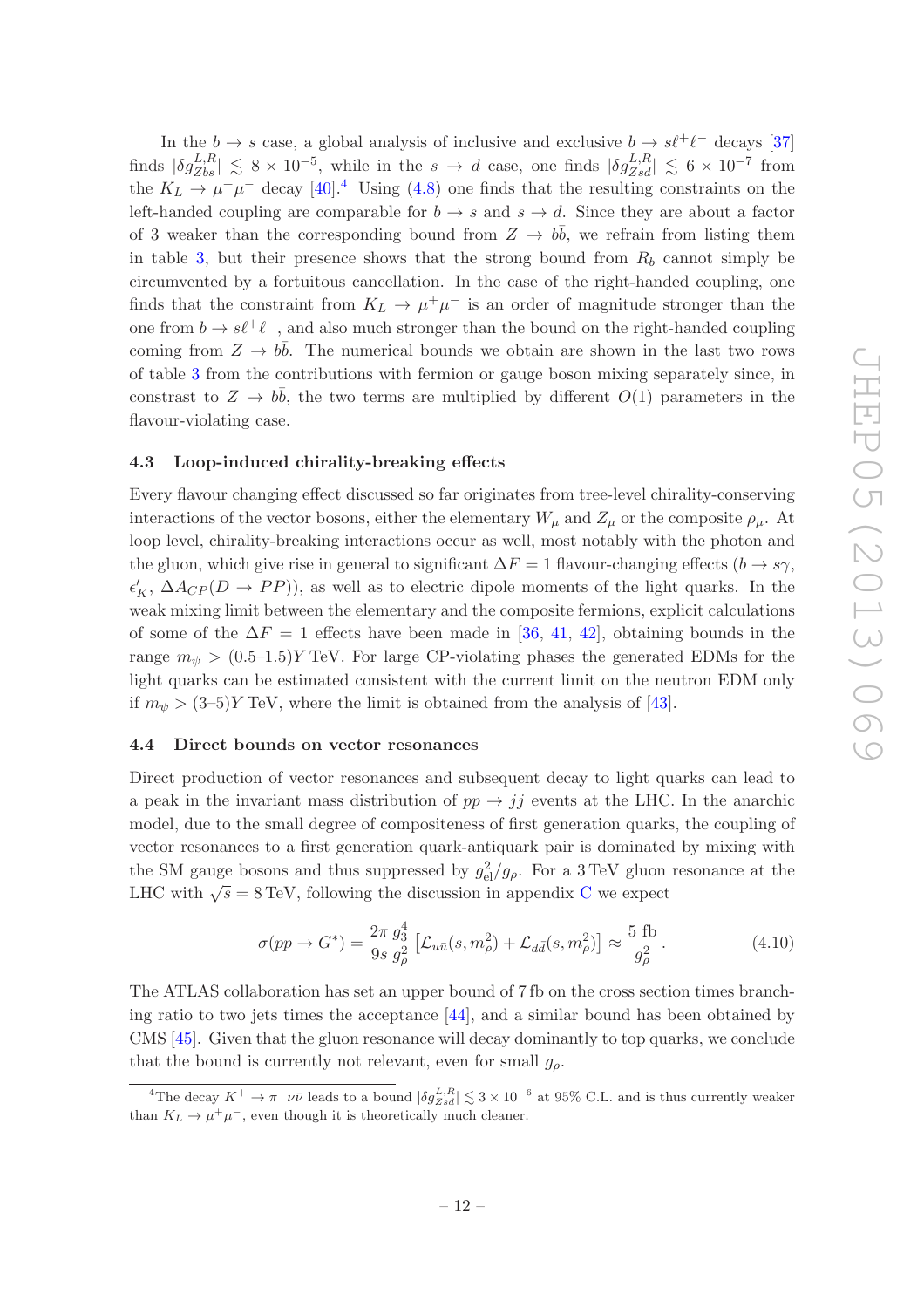A similar argument holds in the case of the dijet angular distribution, which can be used to constrain local four-quark operators mediated by vector resonances. Following the discussion in appendix [B,](#page-22-0) we obtain the bound

$$
m_{\rho} > \frac{4.5 \text{ TeV}}{g_{\rho}} \tag{4.11}
$$

which, in combination with the bound on  $m<sub>o</sub>$  from the S parameter, is irrelevant for  $g_{\rho} \gtrsim 1.5$ .

# <span id="page-13-0"></span>4.5 Partial summary and prospects on anarchy

If the bound coming from the  $Q_S^{LR}$  contribution to  $\epsilon_K$  is taken at face value, the fermion resonances should be far too heavy to be consistent with a naturally light Higgs boson and certainly unobservable, either directly or indirectly. Note in particular the growth of this bound with  $z$  in the bidoublet model.

In view of the fact that this bound carries an  $O(1)$  uncertainty, one might however speculate on what happens if this constraint is ignored. As visible from table [3,](#page-11-1) with the exception of the first line, all the strongest bounds on  $m_{\psi}$  in the bidoublet or in the triplet models can be reduced down to about 1 TeV by taking  $x_t = \frac{1}{3}$  $\frac{1}{3}$  to  $\frac{1}{4}$ . This however correspondingly requires  $Y = 3$  to 4 (and maximal right-handed mixing) which pushes up the bounds from  $K_L \to \mu^+\mu^-$  and is not consistent with  $m_{\psi} = Yf$  and  $f \gtrsim 0.5 \text{ TeV}$ . The loop-induced chirality-breaking effects on  $\epsilon'$  and  $\Delta A_{CP}$  in  $D \to PP$  decays would also come into play. Altogether, even neglecting the bound from  $\epsilon_K(Q_S^{LR})$ , fermion resonances below about 1.5 TeV seem hard to conceive. L below about 1.5 TeV seem hard to conceive.

# <span id="page-13-1"></span>5 Constraints on  $U(3)^3$

We now discuss the constraints specific to  $U(3)^3$ . In  $U(3)^3_{LC}$  the sizable degree of compositeness of light left-handed quarks leads to additional contributions to electroweak precision observables; in  $U(3)_{\text{RC}}^3$  FCNCs arise at the tree level. In both cases collider bounds on the compositeness of light quarks place important constraints. Our analysis follows and extends the analysis in [\[30\]](#page-29-0).

# <span id="page-13-2"></span>5.1 Electroweak precision constraints specific to  $U(3)^3$

The bounds from  $R_b$  as well as the S and T parameters discussed in section [3](#page-7-0) are also valid in  ${}^{3}U(3)$ <sup>3</sup> valid  $\mathrm{in}^3\mathrm{U}(3)^3$ 

4

h

proport**i**onal to

 $\it utyquas$  and the contract of the contract of the contract of the contract of the contract of the contract of the contract of the contract of the contract of the contract of the contract of the contract of the contract of  $uty quas$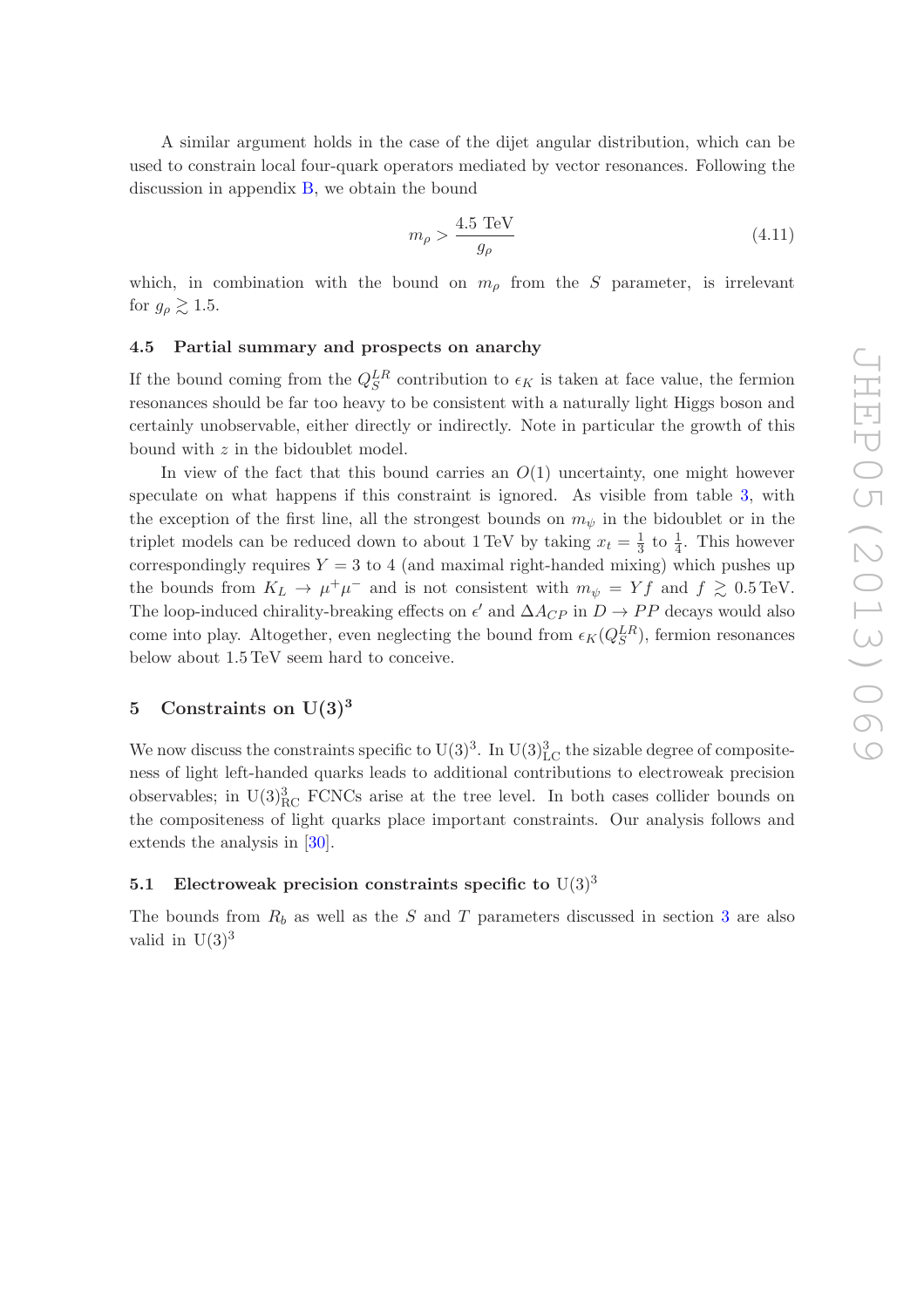In U(3)<sup>3</sup><sub>LC</sub> the modified left-handed  $Z$  couplings of up and down quarks are equal to the ones of the t and b respectively, while the same is true in  $\rm U(3)_{RC}^3$  for the right-handed modified couplings. Analogously to the discussion in section [3.2,](#page-8-0) one can write the modified Z coupling of the top as

$$
\frac{g}{c_w}\bar{t}\gamma^{\mu}\left[\left(\frac{1}{2}-\frac{2}{3}s_w^2+\delta g_{Ztt}^L\right)P_L+\left(-\frac{2}{3}s_w^2+\delta g_{Ztt}^R\right)P_R\right]tZ_{\mu},\tag{5.2}
$$

and one has

$$
\delta g_{Ztt}^L = \frac{v^2 Y_U^2}{2m_U^2} \frac{x_t y_t}{Y_U} a + \frac{g_\rho^2 v^2}{4m_\rho^2} \frac{x_t y_t}{Y_U} b, \qquad \delta g_{Ztt}^R = \frac{v^2 Y_U^2}{2m_U^2} \frac{y_t}{x_t Y_U} c + \frac{g_\rho^2 v^2}{4m_\rho^2} \frac{y_t}{x_t Y_U} d, \qquad (5.3)
$$

with

|                                 | doublet triplet bidoublet |  |              | doublet triplet bidoublet |
|---------------------------------|---------------------------|--|--------------|---------------------------|
| $a \mid -1/2 \mid -1 \mid -1/2$ |                           |  | $c \mid 1/2$ |                           |
| $b \mid -1/2 \mid -1$           | $-1$                      |  | $d \mid 1/2$ |                           |

Since the right-handed  $Z$  coupling to  $b$  and  $t$  receives no contribution in the bidoublet model, there is no additional bound from  $R_h$  in U(3)<sup>3</sup><sub>RC</sub>. In U(3)<sup>3</sup><sub>LC</sub>we find the numerical bounds shown in table [4.](#page-15-2)

In  $U(3)_{LC}^3$  an additional bound arises from violations of quark-lepton universality. Writing the  $W$  couplings as

$$
\frac{g}{\sqrt{2}}(1+\delta g_W^L)\bar{u}V_{ui}\gamma^\mu P_L d_i W^+_\mu, \qquad (5.4)
$$

we find

$$
\delta g_W^L = \frac{Y_U^2 v^2}{2m_U^2} \frac{x_t y_t}{Y_U} a_u + \frac{Y_D^2 v^2}{2m_D^2} \frac{x_t y_t}{Y_U} a_d + \frac{g_\rho^2 v^2}{4m_\rho^2} \frac{x_t y_t}{Y_U} b, \qquad (5.5)
$$

with

|       | doublet | triplet | bidoublet   |
|-------|---------|---------|-------------|
| $a_u$ | $-1/2$  | $-1/2$  | $-1/2$      |
| $a_d$ | $-1/2$  | $-1/2$  | $-1/(2z^2)$ |
| b     | — I     | -1      |             |

The usual experimental constraint on the strength of the  $W\bar{u}d_i$  couplings, normalized to the leptonic ones, is expressed by  $(1 + \delta g_W^L)^2 \sum_i |V_{ui}|^2 - 1 = (-1 \pm 6) \times 10^{-4}$ , which, from the unitarity of the  $V_{ij}$  matrix, becomes  $2\delta g_W^L = (-1 \pm 6) \times 10^{-4}$ . By requiring it to be fulfilled within  $2\sigma$ , we find the numerical bounds in table [4.](#page-15-2)

Finally we note that, in contrast to the anarchic case, there are no flavour-changing Z couplings neither in  $U(3)_{\text{LC}}^3$  nor in  $U(3)_{\text{RC}}^3$ . In the former case this is a general property of chirality-conserving bilinears, while in the latter it is a consequence of the fact that only the down-type mixings  $\lambda_{Ld}$  affect the Z vertex, which thus becomes flavour-diagonal in the mass basis.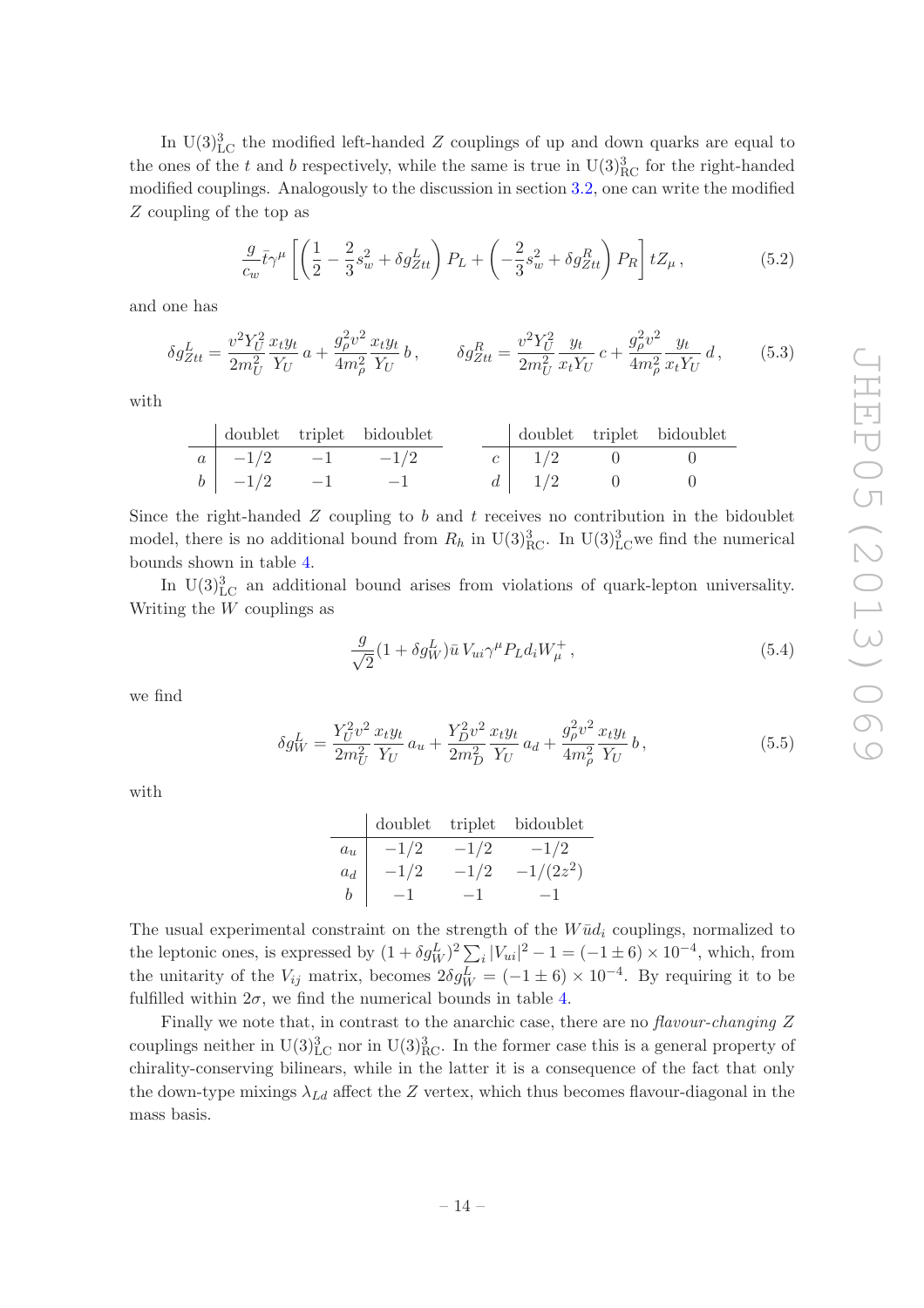| Observable                     | Bounds on $m_{\psi}$ [TeV] |           |                                                            |  |
|--------------------------------|----------------------------|-----------|------------------------------------------------------------|--|
|                                | doublet                    | triplet   | bidoublet                                                  |  |
| $R_h$                          |                            |           | 7.2 $\sqrt{x_t Y}$ 6.0 $\sqrt{x_t Y}$ 4.9 $\sqrt{x_t Y_U}$ |  |
| $V_{\text{CKM}}$               |                            |           | 7.4 $\sqrt{x_t Y}$ 7.4 $\sqrt{x_t Y}$ 6.0 $\sqrt{x_t Y_U}$ |  |
| $pp \rightarrow jj$ ang. dist. | $3.4 x_t$                  | $4.2 x_t$ | $4.2 x_t$                                                  |  |

**Table 4.** Lower bounds on the fermion resonance mass  $m_{\psi}$  in TeV in U(3)<sup>3</sup><sub>LC</sub>.

<span id="page-15-2"></span>

| Observable                     | Bounds on $m_{\psi}$ [TeV] |
|--------------------------------|----------------------------|
| $\epsilon_K(Q_V^{LL})$         | $3.7 x_t$                  |
| $B_d$ - $B_d$                  | $3.2 x_t$                  |
| $B_s - B_s$                    | 3.6 $x_t$                  |
| $pp \rightarrow jj$ ang. dist. | $3.0/x_t$                  |

<span id="page-15-3"></span>**Table 5.** Lower bounds on the fermion resonance mass  $m_{\psi}$  in TeV in U(3)<sup>3</sup><sub>RC</sub> (bidoublet model).

# <span id="page-15-0"></span>5.2 Tree-level  $\Delta F = 2$  FCNCs

While in  $U(3)_{\text{LC}}^3$  there are no tree-level FCNCs at all [\[30\]](#page-29-0), minimally flavour violating treelevel FCNCs are generated in  $U(3)_{\text{RC}}^3$  [\[32](#page-29-2), [46\]](#page-29-16) (see appendix [D\)](#page-24-0). The Wilson coefficients of  $\Delta F = 2$  operators are given by [\(4.3\)](#page-10-2), with the coefficients  $c_D^{qAB}$  $c_D^{qAB}$  $c_D^{qAB}$  listed in appendix A and the couplings

<span id="page-15-4"></span>
$$
g_{Ld}^{ij} = \xi_{ij} \frac{x_t y_t}{Y_U}, \qquad g_{Rd}^{ij} \approx 0. \qquad (5.6)
$$

We obtain the bounds shown in table [5.](#page-15-3) The bound from  $D-\bar{D}$  mixing turns out to be numerically irrelevant.

We stress that, in contrast to the anarchic case, there is no  $O(1)$  uncertainty in these bounds since the composite Yukawas are proportional to the identity. Furthermore, since the model is minimally flavour violating, there is no contribution to the meson mixing phases and the new physics effects in the  $K$ ,  $B_d$  and  $B_s$  systems are prefectly correlated.

#### <span id="page-15-1"></span>5.3 Loop-induced chirality-breaking effects

Flavour-changing chirality-breaking effects in  $U(3)^3$  occur when elementary-composite mixings are included inside the loops. At least for moderate mixings, the bounds are of the form  $m_{\psi} > (0.5-1.5)\sqrt{Y/x_t}$  TeV in the U(3)<sup>3</sup><sub>LC</sub> case, or  $m_{\psi} > (0.5-1.5)\sqrt{Yx_t}$  TeV in the  $U(3)_{\text{RC}}^3$  case. The stronger bounds from quark EDMs, similar to the ones of the anarchic case, disappear if the strong sector conserves CP. This is automatically realized, in our effective Lagrangian description, if the "wrong chirality" Yukawas vanish or are aligned in phase with the Y's. On the contrary, in the anarchic case this condition is in general not sufficient to avoid large EDMs.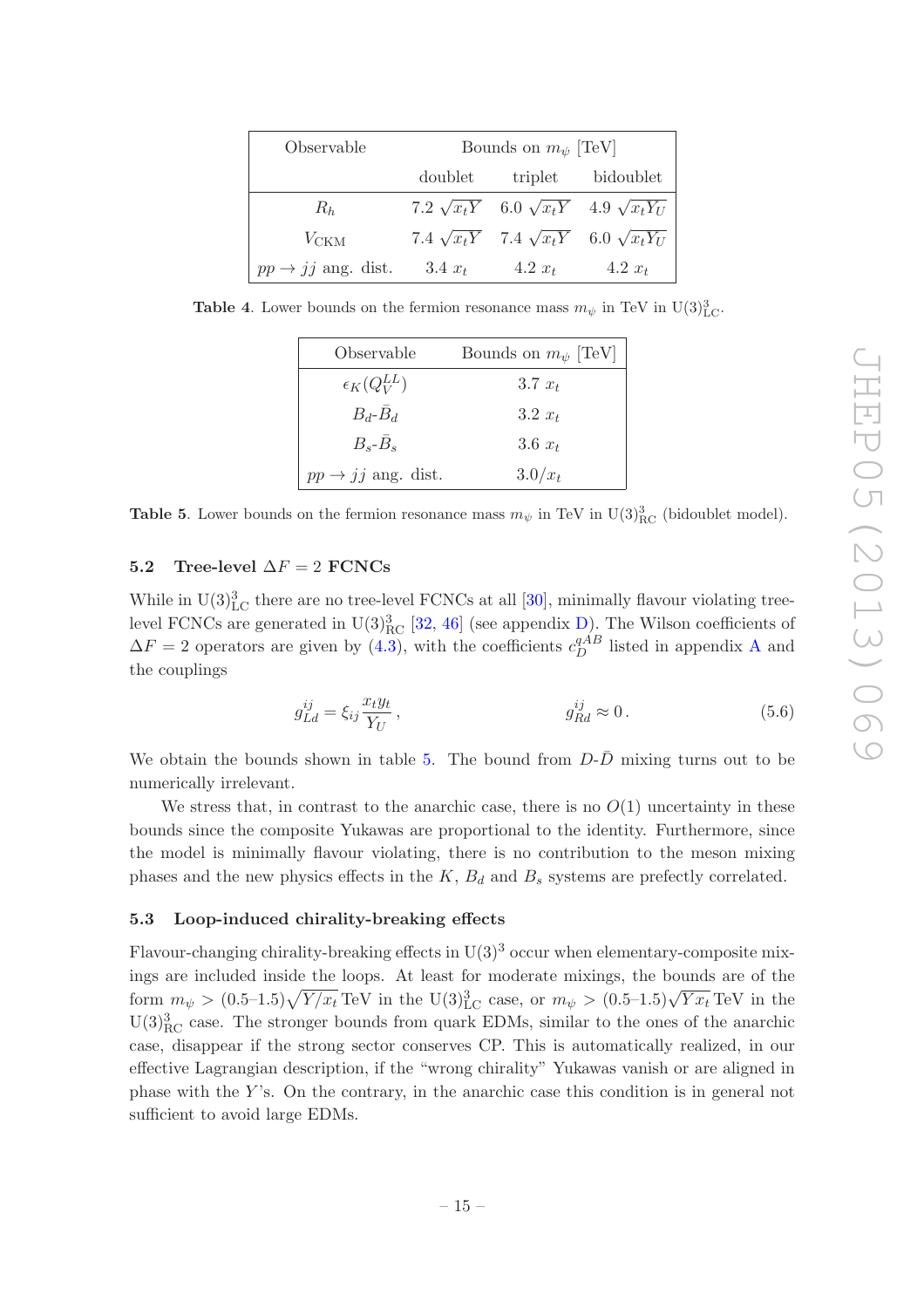## <span id="page-16-0"></span>5.4 Compositeness constraints

Since one chirality of first-generation quarks has a sizable degree of compositeness in the  $U(3)<sup>3</sup>$  models, a significant constraint arises from the angular distribution of dijet events at LHC, which is modified by local four-quark operators obtained after integrating out the heavy vector resonances related to the global  $SU(3)_c \times SU(2)_L \times SU(2)_R \times U(1)_X$  as well as the flavour symmetry in the strong sector, U(3) in the case of U(3) ${}^{3}_{\text{LC}}$  and U(3)  $\times$  U(3) in the case of  $U(3)_{\text{RC}}^3$ .

In general, there are ten four-quark operators relevant in the dijet angular distribu-tion [\[47\]](#page-29-17). Following the discussion in appendix [B,](#page-22-0) the relevant operators in  $U(3)_{LC}^3$  are  $\mathcal{O}_{qq}^{(1,8)}$ . Their Wilson coefficients read

$$
C_{qq}^{(1)} = -\frac{a}{36} \frac{g_{\rho}^2}{m_{\rho}^2} \left(\frac{x_t y_t}{Y_U}\right)^2, \qquad C_{qq}^{(8)} = -\frac{g_{\rho}^2}{m_{\rho}^2} \left(\frac{x_t y_t}{Y_U}\right)^2, \tag{5.7}
$$

where  $a = 5$  in the doublet model and  $a = 17$  in the triplet and bidoublet models. Using the updated version of [\[47\]](#page-29-17), we obtain the bound in the last row of table [4.](#page-15-2) In  $\rm U(3)_{RC}^3$  the operators with right-handed quarks are relevant, i.e.  $\mathcal{O}_{uu,dd,ud}^{(1)}$  and  $\mathcal{O}_{ud}^{(8)}$ . Numerically, we find the bound on  $\mathcal{O}_{uu}^{(1)}$  to give the most significant constraint on the model parameters. Its Wilson coefficient reads

$$
C_{uu}^{(1)} = -\frac{5}{9} \frac{g_{\rho}^{2}}{m_{\rho}^{2}} \left(\frac{y_t}{x_t Y_U}\right)^2.
$$
 (5.8)

<span id="page-16-1"></span>and the resulting numerical constraint is shown in the last row of table [5.](#page-15-3)

#### 5.5 Direct bounds on vector resonances

As discussed in section [4.4,](#page-12-1) direct bounds on  $m<sub>\rho</sub>$  are obtained from searches for peaks in the invariant mass of dijets at LHC. In  $U(3)^3$  the production cross sections can be larger than in the anarchic case due to the sizable degree of compositeness of first-generation quarks. Neglecting the contribution due to mixing of the vector resonances with the gauge bosons, the production cross section of a gluon resonance reads (see appendix [C\)](#page-23-0)

$$
\sigma(pp \to G^*) = \frac{2\pi}{9s} g_\rho^2 \left[ s_{L,Ru}^4 \mathcal{L}_{u\bar{u}}(s, m_\rho^2) + s_{L,Rd}^4 \mathcal{L}_{d\bar{d}}(s, m_\rho^2) \right],\tag{5.9}
$$

where the L is valid in  $U(3)_{\text{LC}}^3$  and the R in  $U(3)_{\text{RC}}^3$ . In  $U(3)_{\text{LC}}^3$  the branching ratio to two jets reads approximately

$$
BR(G^* \to jj) = \frac{2s_{Lu}^4 + 3s_{Ld}^4 + s_{Rb}^4}{3s_{Lu}^4 + s_{Rt}^4 + 3s_{Ld}^4 + s_{Rb}^4},
$$
\n(5.10)

and is typically larger than in the anarchic case. Similarly, in  $U(3)_{\text{RC}}^3$  one has

$$
BR(G^* \to jj) = \frac{2s_{Ru}^4 + s_{Lb}^4 + 3s_{Rd}^4}{s_{Lt}^4 + 3s_{Ru}^4 + s_{Lb}^4 + 3s_{Rd}^4}.
$$
\n(5.11)

To judge if the most recent experimental bounds by ATLAS [\[44\]](#page-29-14) and CMS [\[45](#page-29-15)] have already started to probe the  $U(3)^3$  parameter space, we evaluate the cross section for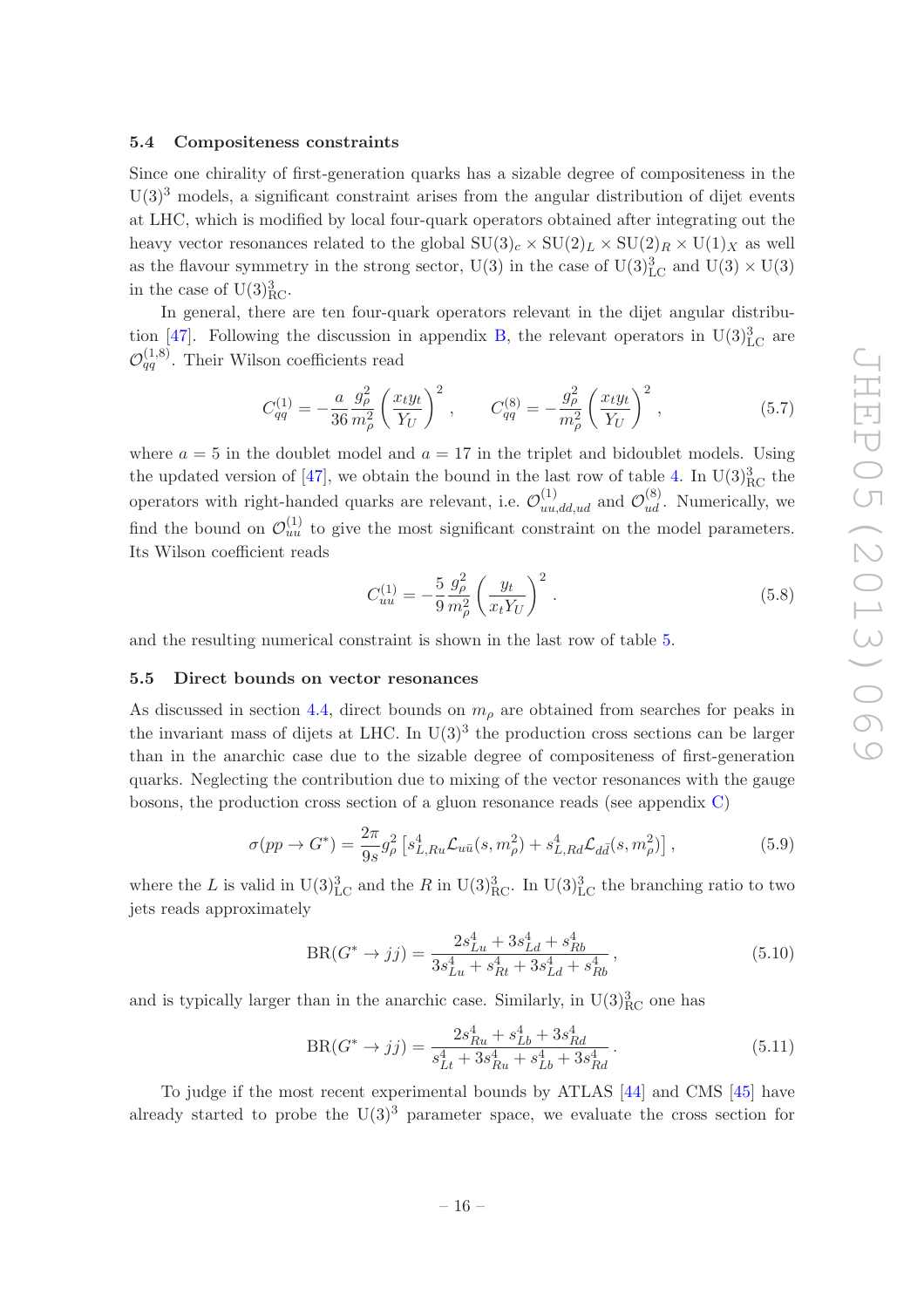maximal mixing, i.e.  $x_t = Y/y_t$  in U(3)<sup>3</sup><sub>LC</sub> and  $x_t = y_t/Y$  in U(3)<sup>3</sup><sub>RC</sub>, for a 3 TeV gluon resonance, i.e. only marginally heavier than allowed by the S parameter (cf. table [2\)](#page-8-3). For  $U(3)_{\text{LC}}^3$  we obtain

$$
\sigma(pp \to G^*) \approx 13g_\rho^2 \text{ fb}, \qquad \text{BR}(G^* \to jj) \approx 58\% \text{ (83%) for } Y = 1 \text{ (4\pi)}, \tag{5.12}
$$

and for  $\mathrm{U}(3)_{\mathrm{RC}}^3$ 

 $\sigma(pp\to G^*)\approx 30 g_\rho^2$ fb,  $BR(G^* \to jj) \approx 69\% (67\%)$  for  $Y = 1 (4\pi)$ . (5.13)

This is to be compared to the ATLAS bound  $\sigma \times BR \times A < 7$  fb, where A is the acceptance. We conclude that, assuming an acceptance of the order of  $60\%$  [\[44](#page-29-14)], maximal mixing is on the border of exclusion in  $U(3)_{LC}^3$  and already excluded in  $U(3)_{RC}^3$  for a 3 TeV gluon resonance. We note however that maximal mixing is already disfavoured by the indirect bounds discussed above.

# <span id="page-17-0"></span>5.6 Partial summary on  $U(3)^3$

As apparent from tables [4](#page-15-2) and [5,](#page-15-3) a fermion resonance at about 1 TeV is disfavoured. In  $U(3)_{LC}^3$  the crucial constrains come from the EWPT due to the large mixing of the first generations quarks in their left component. Note that  $x_tY$  cannot go below  $y_t \sim 1$ . In  $U(3)_{\text{RC}}^3$  there is a clash between the tree-level  $\Delta F = 2$  FCNC effects, which decrease with  $x_t$ , and the bound from the  $pp \rightarrow jj$  angular distributions due to the composite nature of the light quarks in their right component, which goes like  $1/x_t$ . We stress again that these conclusions are more robust than in the anarchic case, since there is no uncertainty related to the composite Yukawas, which are flavour universal in the  $U(3)^3$  case.

# <span id="page-17-1"></span>6 Constraints on  $U(2)^3$

In  $U(2)_{\text{LC}}^3$  and  $U(2)_{\text{RC}}^3$  the first and second generation elementary-composite mixings are expected to be significantly smaller than the third generation ones, so that the electroweak precision constraints and the collider phenomenology are virtually identical to the anarchic case and the most serious problems plaguing the  $U(3)<sup>3</sup>$  models are absent. The most important difference concerns the flavour constraints.

# <span id="page-17-2"></span>6.1 Tree-level  $\Delta F = 2$  FCNCs

As shown in appendix [E,](#page-24-1) the Wilson coefficients of  $\Delta F = 2$  operators generated in U(2)<sup>3</sup><sub>LC</sub> and U(2)<sup>3</sup><sub>RC</sub> are again given by [\(4.3\)](#page-10-2). The flavour-changing couplings in U(2)<sup>3</sup><sub>LC</sub> read

<span id="page-17-3"></span>
$$
g_{Ld}^{i3} = \xi_{i3} r_b \frac{x_t y_t}{Y_U} , \qquad g_{Ld}^{12} = \xi_{12} |r_b|^2 \frac{x_t y_t}{Y_U} , \qquad g_{Rd}^{ij} \approx 0 , \qquad (6.1)
$$

where  $r_b$  is a free complex parameter defined in  $(E.16)$ . As a consequence there is a new, universal phase in  $B_d$  and  $B_s$  mixing, while the K- $\bar{K}$  amplitude is aligned in phase with the SM. We find the bounds in table [6.](#page-18-2) If the parameter  $|r_b|$  is somewhat less than 1, these bounds can be in agreement with experiment even for light fermion resonances. We note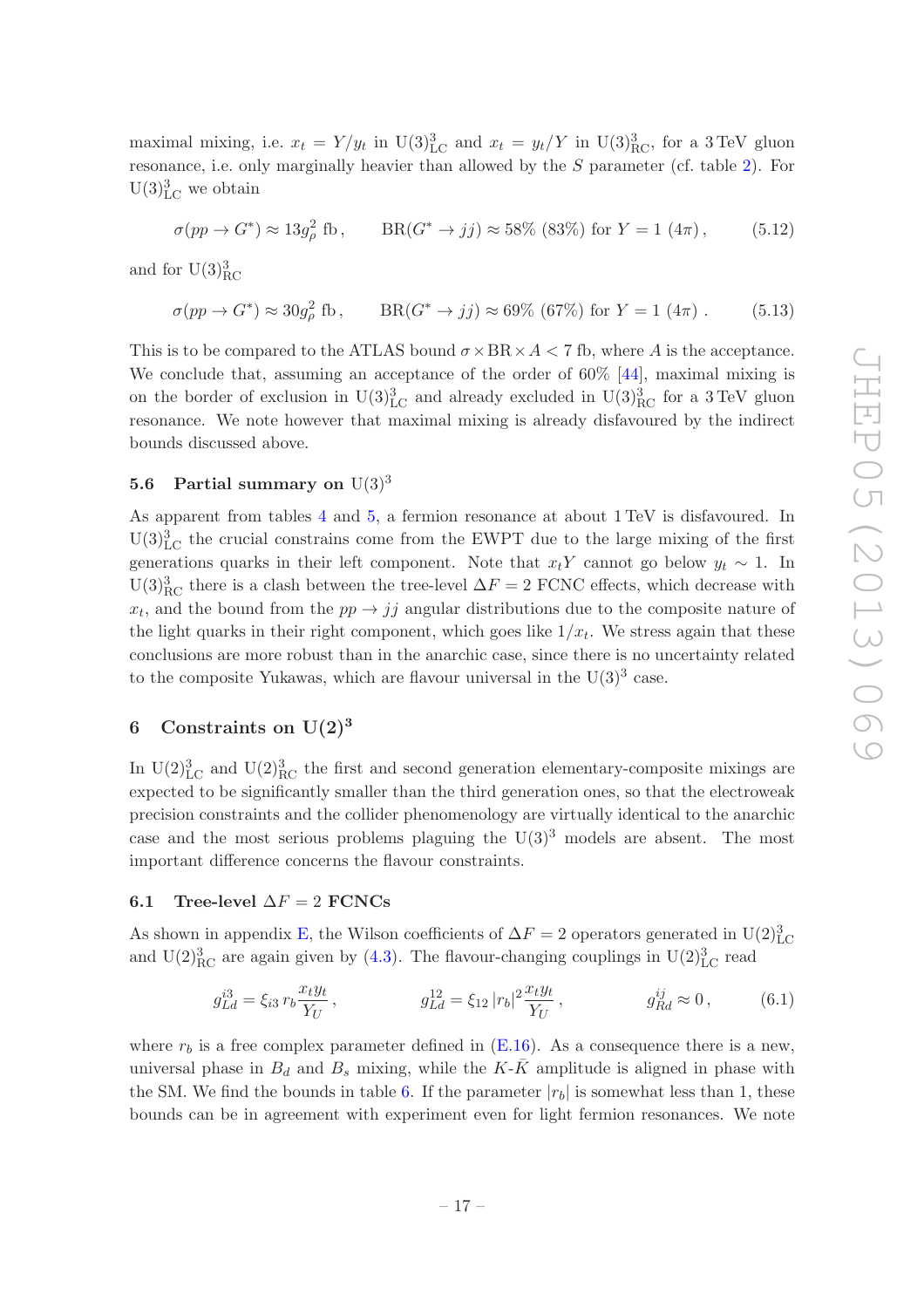| Observable                  | Bounds on $m_{\psi}$ [TeV] |                   |                                  |  |
|-----------------------------|----------------------------|-------------------|----------------------------------|--|
|                             | doublet                    | triplet           | bidoublet                        |  |
| $\epsilon_K(Q_V^{LL})$      | 2.3 $x_t  r_b ^2$          | 3.3 $x_t  r_b ^2$ | 3.3 $x_t  r_b ^2$                |  |
| $B_d$ - $\bar{B}_d$         | 2.3 $x_t  r_b $            | 3.4 $x_t  r_b $   | 3.4 $x_t  r_b $                  |  |
| $B_s - \bar{B}_s$           | 2.3 $x_t  r_b $            | 3.4 $x_t  r_b $   | 3.4 $x_t  r_b $                  |  |
| $K_L \rightarrow \mu\mu$    | 3.8 $\sqrt{x_t Y}  r_b $   |                   | 3.8 $Y_D  r_b  \sqrt{x_t/Y_U/z}$ |  |
| $b \rightarrow s \ell \ell$ | 3.5 $\sqrt{x_t Y  r_b}$    |                   | 3.5 $Y_D\sqrt{x_t r_b /Y_U /z}$  |  |

**Table 6.** Lower bounds on the fermion resonance mass  $m_{\psi}$  in TeV in U(2)<sup>3</sup><sub>LC</sub>.

<span id="page-18-2"></span>

|                        | Observable Bounds on $m_{\psi}$ [TeV] |
|------------------------|---------------------------------------|
| $\epsilon_K(Q_V^{LL})$ | 3.3 $x_t$                             |
| $B_d$ - $B_d$          | $2.8~x_t$                             |
| $B_s - B_s$            | 3.1 $x_t$                             |

<span id="page-18-3"></span>**Table 7.** Lower bounds on the fermion resonance mass  $m_{\psi}$  in TeV in U(2)<sup>3</sup><sub>RC</sub> (bidoublet model).

that the contribution to the  $\Delta C = 2$  operator is proportional to  $|1 - r_b|^2$ , so it cannot be reduced simultaneously. However, it turns out that it is numerically insignificant. Since furthermore the contribution is real — a general prediction of the  $U(2)^3$  symmetry for  $1 \leftrightarrow 2$  transitions — the expected improvement of the bound on CP violation in  $D-\overline{D}$ mixing will have no impact.

In U(2)<sup>3</sup><sub>RC</sub> the flavour-changing couplings are the same as in U(3)<sup>3</sup><sub>RC</sub>,

$$
g_{Ld}^{i3} = \xi_{i3} \frac{x_t y_t}{Y_U}, \qquad g_{Ld}^{12} = \xi_{12} \frac{x_t y_t}{Y_U}, \qquad g_{Rd}^{ij} \approx 0. \qquad (6.2)
$$

Thus, as in  $U(3)_{\text{RC}}^3$ , there is no new phase in meson-antimeson mixing and the NP effects in the  $K, B_d$  and  $B_s$  systems are perfectly correlated. The resulting bounds are shown in table [7.](#page-18-3)

# <span id="page-18-0"></span>6.2 Loop-induced chirality-breaking effects

One expects in general flavour-changing chirality-breaking effects in  $U(2)^3$  with bounds on the fermion resonances similar to the one of the anarchic case,  $m_{\psi} > (0.5-1.5)Y \text{ TeV}$ . With CP conservation in the strong sector, however, the contributions to the quarks EDMs would arise only at higher orders in the  $U(2)^3$  breaking terms (see appendix [E\)](#page-24-1), so that they would not be significant for the current limit on the neutron EDM.

# <span id="page-18-1"></span>6.3 Flavour-changing  $Z$  couplings

In U(2)<sup>3</sup><sub>RC</sub> flavour-changing Z couplings are absent at tree level. In U(2)<sup>3</sup><sub>LC</sub> the left-handed couplings do arise, while the right-handed couplings are strongly suppressed. Similarly to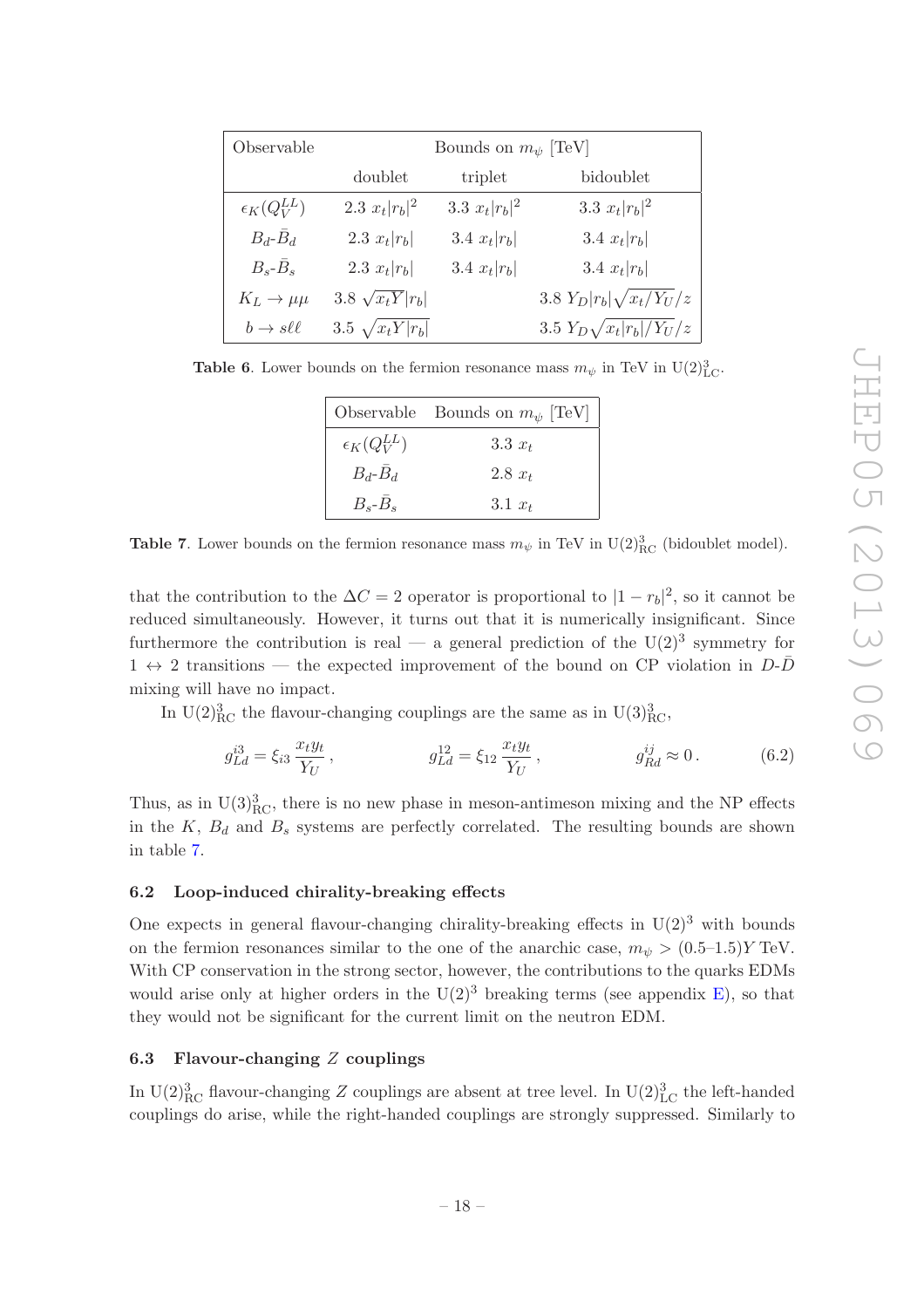the anarchic case, one can write them as

$$
\delta g_{Zb d^i}^L \sim \xi_{i3} \ r_b \ \delta g_{Zb}^L, \qquad \delta g_{Zs d}^L \sim \xi_{12} \ |r_b|^2 \ \delta g_{Zb b}^L \ . \tag{6.3}
$$

One obtains the bounds in the last two lines of table [6,](#page-18-2) which are weaker than the analogous bounds from  $R_b$  unless  $|r_b| > 1$ . An important difference with respect to the anarchic case is the absence of sizable flavour-changing right-handed Z couplings, which can be probed e.g. in certain angular observables in  $B \to K^* \mu^+ \mu^-$  decays [\[48](#page-29-18)].

# <span id="page-19-0"></span>**6.4** Partial summary on  $U(2)^3$

Two important differences distinguish the  $U(2)^3$  case from the  $U(3)^3$  one: i) both for the bidoublet (at large enough  $z$ ) and for the triplet models, the bounds from the EWPT or from compositeness become irrelevant; ii) a single complex parameter correlates the various observables,  $r_b$  in the U(2)<sup>3</sup><sub>LC</sub> case. As apparent from table [6,](#page-18-2) values of  $x_t$  and  $r_b$  somewhat smaller than one can reduce the bounds on the fermion resonance mass at or even below the 1 TeV level. This is also formally possible in U(2)<sup>3</sup><sub>RC</sub>, where  $r_b = 1$ , but requires  $x_t \lesssim 0.3$ , i.e.  $Y \gtrsim 3$ , not consistent with  $m_{\psi} = Y f$  and  $f \gtrsim 0.5 \text{ TeV}$ .

#### <span id="page-19-1"></span>7 Summary and conclusions

After about two years of operation of the LHC and the remarkable discovery of a Higgs-like particle of 125 GeV mass, the view of a natural Fermi scale is still under scrutiny, with three different lines of investigation: the more precise measurements of the properties of the same Higgs-like boson, the direct searches of new particles that are expected to accompany the Higgs boson and several measurements in flavour physics. One way to implement a natural Fermi scale is to make the Higgs particle, one or more, a pseudo-Goldstone boson of a new strong interaction in the few TeV range. A meaningful question is then if and how a Higgs boson of  $125 \,\text{GeV}$  mass fits into this picture, which requires spin- $\frac{1}{2}$  resonances, partners of the top, with a semi-perturbative coupling to the strong sector and a mass not exceeding about 1 TeV.

Not the least difficulty in addressing this question is the variety of possible specific implementations of the Higgs-as-pseudo-Goldstone-boson picture, especially with regard to the different representations of the spin- $\frac{1}{2}$  resonances and the various ways to describe flavour. A further problem is represented by the limited calculability of key observables in potentially complete models, due to their strongly interacting nature.

To circumvent these difficulties, we have adopted some simple partial-compositeness Lagrangians and assumed that they catch the basic phenomenological properties of the theories under consideration. This allows us to consider a grid of various possibilities, represented, although at the risk of being too simplistic, in table [8,](#page-20-0) which tries to summarize all in one go the content of the more detailed tables [2](#page-8-3) to [7](#page-18-3) discussed throughout the paper, taking into account all constraints from flavour and EWPT. For any given case, this table estimates a lowest possible value for the mass of the composite fermions that mix with the elementary ones and which are heavier than the "custodians" by a factor of  $\sqrt{1 + (\lambda_X)^2}$ . In the case of *anarchy* we are neglecting the constraint coming from  $\epsilon_K$  (first line of table [3,](#page-11-1)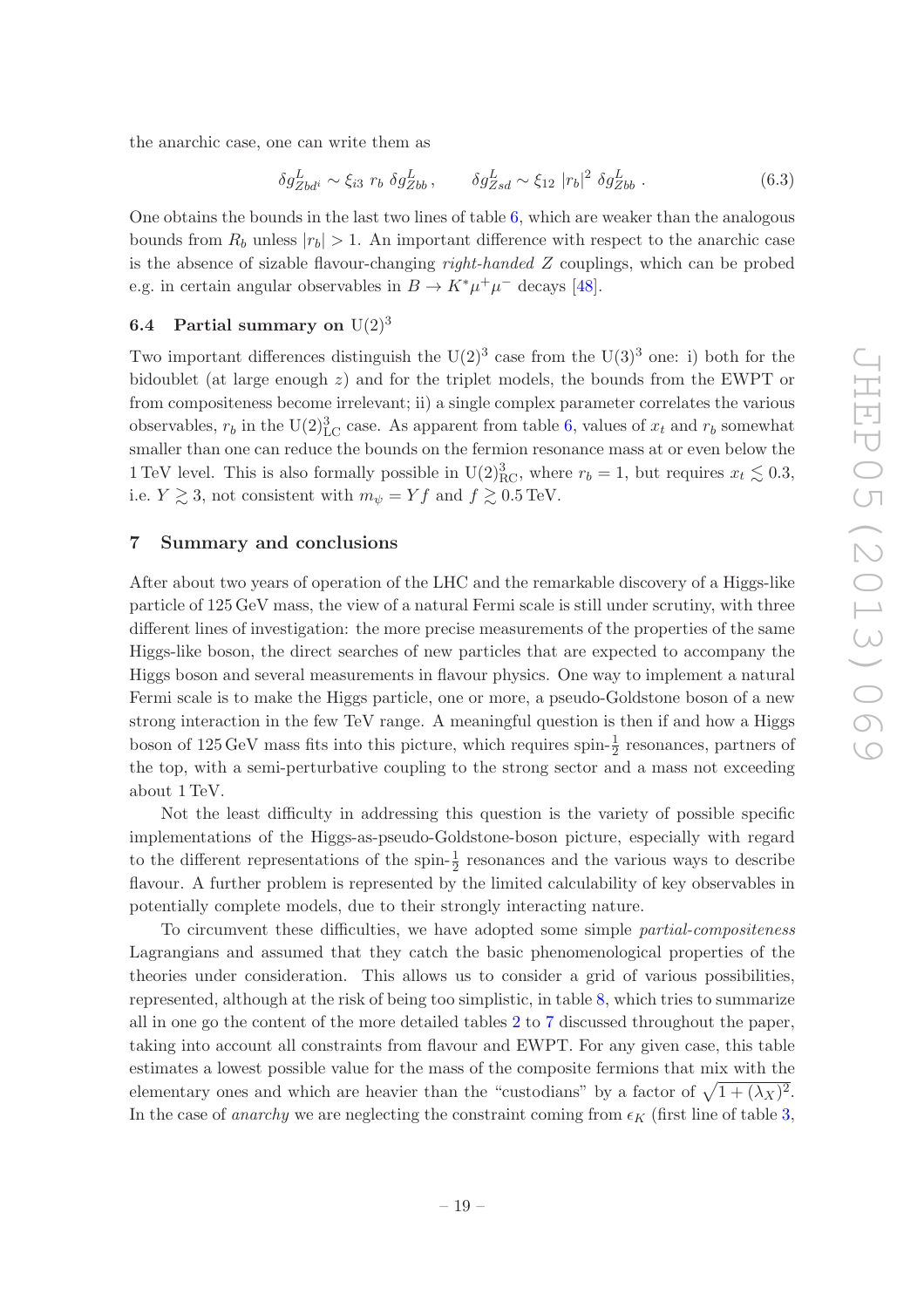|                        | doublet | triplet | bidoublet |
|------------------------|---------|---------|-----------|
| Θ                      | 4.9     | 1.7     | $1.2*$    |
| $U(3)_{\text{LC}}^3$   | 6.5     | 6.5     | 5.3       |
| $U(3)_{RC}^3$          |         |         | 3.3       |
| $U(2)^{3}_{\text{LC}}$ | 4.9     | 0.6     | 0.6       |
| $U(2)_{\rm RC}^{3}$    |         |         | $1.1*$    |

<span id="page-20-0"></span>Table 8. Minimal fermion resonance mass  $m_{\psi}$  in TeV compatible with all the bounds (except for the  $Q_S^{LR}$  contribution to  $\epsilon_K$  in the anarchic model), fixing  $O(1)$  parameters in anarchy to 1 and assuming the parameter  $|r_b|$  in U(2)<sup>3</sup><sub>LC</sub> to be ~ 0.2. The bounds with a  $*$  are obtained for a value of Y  $\approx$  2.5, that minimizes the flavour and EWPT constraints consistently with  $m_{\psi} = Yf$  and  $f \gtrsim 0.5 \,\text{TeV}.$ 

particularly problematic for the bidoublet model, maybe accidentally suppressed) and the various  $O(1)$  factors that plague most of the other flavour observables in table [3.](#page-11-1) In every case we also neglect the constraint coming from one-loop chirality-breaking operators, relevant to direct CP violation both in the  $K$  and in the  $D$  systems, as well as to the quark electric dipole moments. This is a subject that deserves further detailed study.

We also note that measurements of Higgs boson properties, which have not been considered here, amount to lower bounds on the decay constant  $f$  in the case of PNGB Higgs models, and are currently probing values of 500–700 GeV. Once these bounds improve, tables [2](#page-8-3) to [7](#page-18-3) allow a straightforward qualitative understanding of their impact on flavour and electroweak observables. Since our predictions are based on a simple partial compositeness Lagrangian, they are in fact independent of the details of the Higgs sector and can even be applied to other theories, like 4D duals of Randall-Sundrum models.

The general message that emerges from table [8,](#page-20-0) taken at face value, is pretty clear. To accommodate top partners at or below 1 TeV is often not possible and requires a judicious choice of the underlying model: an approximate  $U(2)^3$  flavour symmetry appears favorite, if not necessary. Note that the bounds with a  $*$  (bidoublet model with anarchic or  $\rm U(2)^3_{RC}$ flavour structure) are obtained for a value of  $Y \approx 2.5$ , that minimizes the flavour and EWPT constraints consistently with  $m_{\psi} = Yf$  and  $f \gtrsim 0.5$  TeV. There are two simple reasons for the emergence of  $U(2)^3$ : i) in common with  $U(3)^3$ , the suppression of flavour changing effects in four-fermion operators with both left- and right-handed currents, present in the anarchic case; ii) contrary to  $U(3)^3$  but as in anarchy, the disentanglement of the properties (their degree of compositeness) of the first and third generation of quarks.

The source of the constraint that plays the dominant role in the various cases is diverse. Sometimes more than one observable gives comparable constraints. This is reflected in table [9,](#page-21-1) which summarizes where possible new physics effects could show  $\text{up}^5$  $\text{up}^5$  (for some

<span id="page-20-1"></span><sup>&</sup>lt;sup>5</sup>The observables are, from top to to bottom: the direct CP violating parameter in  $K$ - $\bar{K}$  mixing and the  $B_d$  and  $B_s$  mass differences (as well as their ratio), the mixing phases  $\phi_d$ ,  $\phi_s$  in the  $B_d$  and  $B_s$  systems (as well as their difference), the Wilson coefficient of the axial vector semi-leptonic operator relevant for  $b \to s\ell^+\ell^-$  transitions  $C_{10}$  and its chirality-flipped counterpart  $C'_{10}$ , the angular distribution of dijet events at LHC as discussed above and the direct production of fermion resonances at LHC.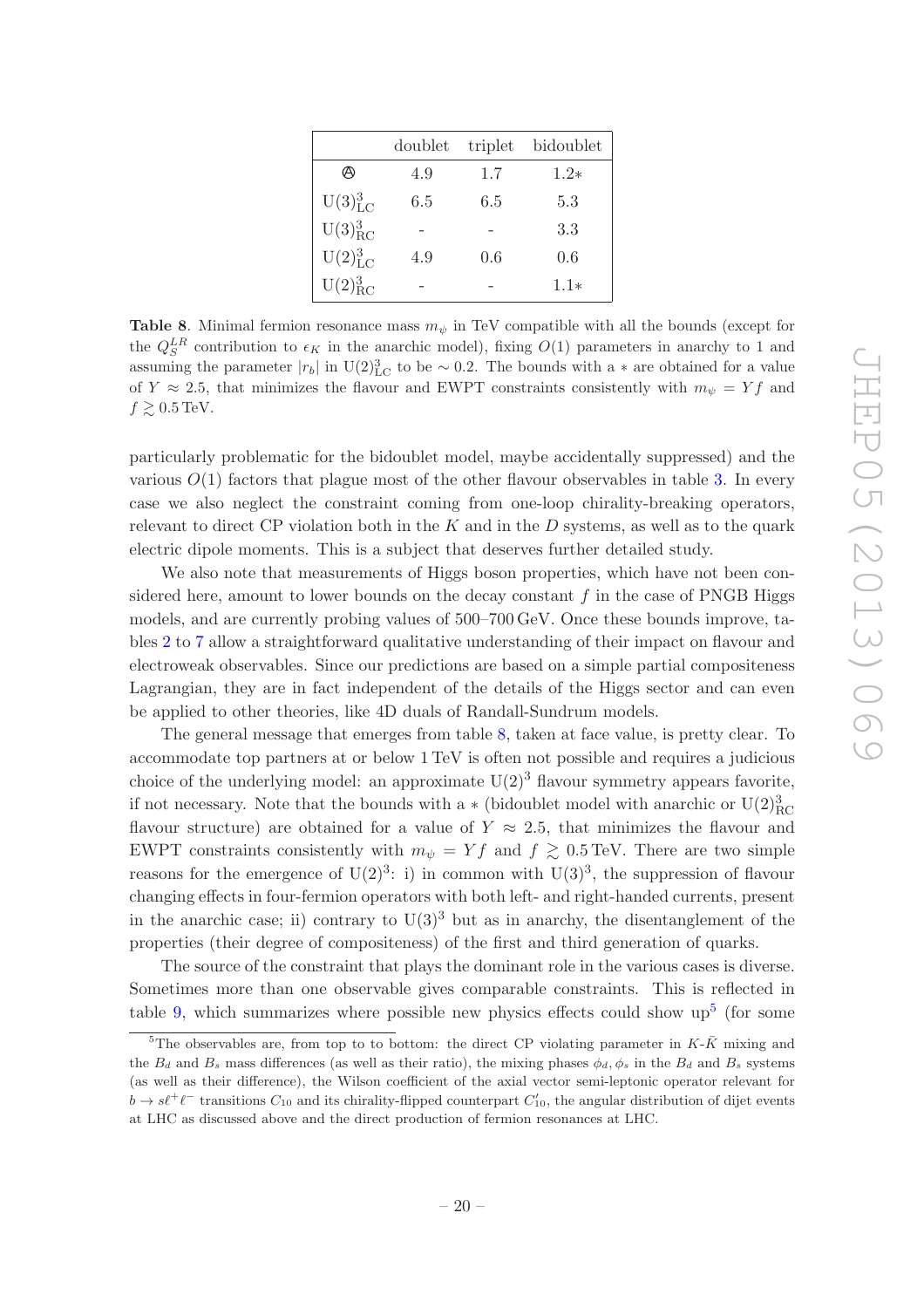|                                 | $\circledcirc$ |           | $U(3)^{3}_{\text{LC}}$ $U(3)^{3}_{\text{RC}}$ $U(2)^{3}_{\text{LC}}$ $U(2)^{3}_{\text{RC}}$ |           |           |
|---------------------------------|----------------|-----------|---------------------------------------------------------------------------------------------|-----------|-----------|
| $\epsilon_K$ , $\Delta M_{d,s}$ | ★              | $\bigcap$ |                                                                                             |           |           |
| $\Delta M_s/\Delta M_d$         | $\star$        | $\bigcap$ | $\bigcap$                                                                                   | $\bigcap$ | $\bigcap$ |
| $\phi_{d,s}$                    |                | $\bigcap$ | $\bigcap$                                                                                   |           | $\bigcap$ |
| $\phi_s - \phi_d$               |                | $\cap$    | $\bigcap$                                                                                   | ∩         | $\bigcap$ |
| $C_{10}$                        |                |           | $\bigcap$                                                                                   |           |           |
| $C'_{10}$                       |                |           |                                                                                             |           |           |
| $pp \rightarrow jj$             | $\bigcirc$     |           |                                                                                             | ∩         | $\bigcap$ |
| $pp \rightarrow q'q'$           |                |           |                                                                                             |           |           |

<span id="page-21-1"></span>Table 9. Observables where NP effects could show up with realistic experimental and/or lattice improvements in the most favourable cases.

observables with more experimental data, for others if lattice parameters and/or other theoretical inputs are improved). We keep in this table every possible case even though some of them, according to table [8,](#page-20-0) would have to live with a fine tuned Higgs boson squared mass and, as such, appear less motivated.

The attempt to include many different possibilities, though motivated, is also a limit of the analysis presented in this work. A next step might consist in selecting a few emerging cases to analyze them in more detail, perhaps going beyond the partial-compositeness effective description. For this we think that table [8](#page-20-0) offers a useful criterion. It is in any event important and a priori non trivial that some models with a suitable structure emerge that look capable of accommodating a 125 GeV Higgs boson without too much fine tuning, i.e. with top partners in an interesting mass range for discovery at the LHC.

# Acknowledgments

D.S. thanks Roberto Contino for useful discussions. This work was supported by the EU ITN "Unification in the LHC Era", contract PITN-GA-2009-237920 (UNILHC) and by MIUR under contract 2008XM9HLM. The research of D.S. is supported by the Advanced Grant EFT4LHC of the European Research Council (ERC).

# <span id="page-21-0"></span>A Tree-level  $\Delta F = 2$  FCNCs

In a model with flavour anarchy in the strong sector, the coefficients defined in eq. [\(4.3\)](#page-10-2) can be written as

$$
c_V^{dLL} = -\frac{1}{6} - \frac{1}{2} \left[ X(Q)^2 + T_{3L}(Q)^2 + T_{3R}(Q)^2 \right], \tag{A.1}
$$

$$
c_V^{dRR} = -\frac{1}{6} - \frac{1}{2} \left[ X(D)^2 + T_{3L}(D)^2 + T_{3R}(D)^2 \right], \tag{A.2}
$$

$$
c_V^{dLR} = \frac{1}{6} - [X(Q)X(D) + T_{3L}(Q)T_{3L}(D) + T_{3R}(Q)T_{3R}(D)],
$$
\n(A.3)

$$
c_S^{dLR} = 1\,,\tag{A.4}
$$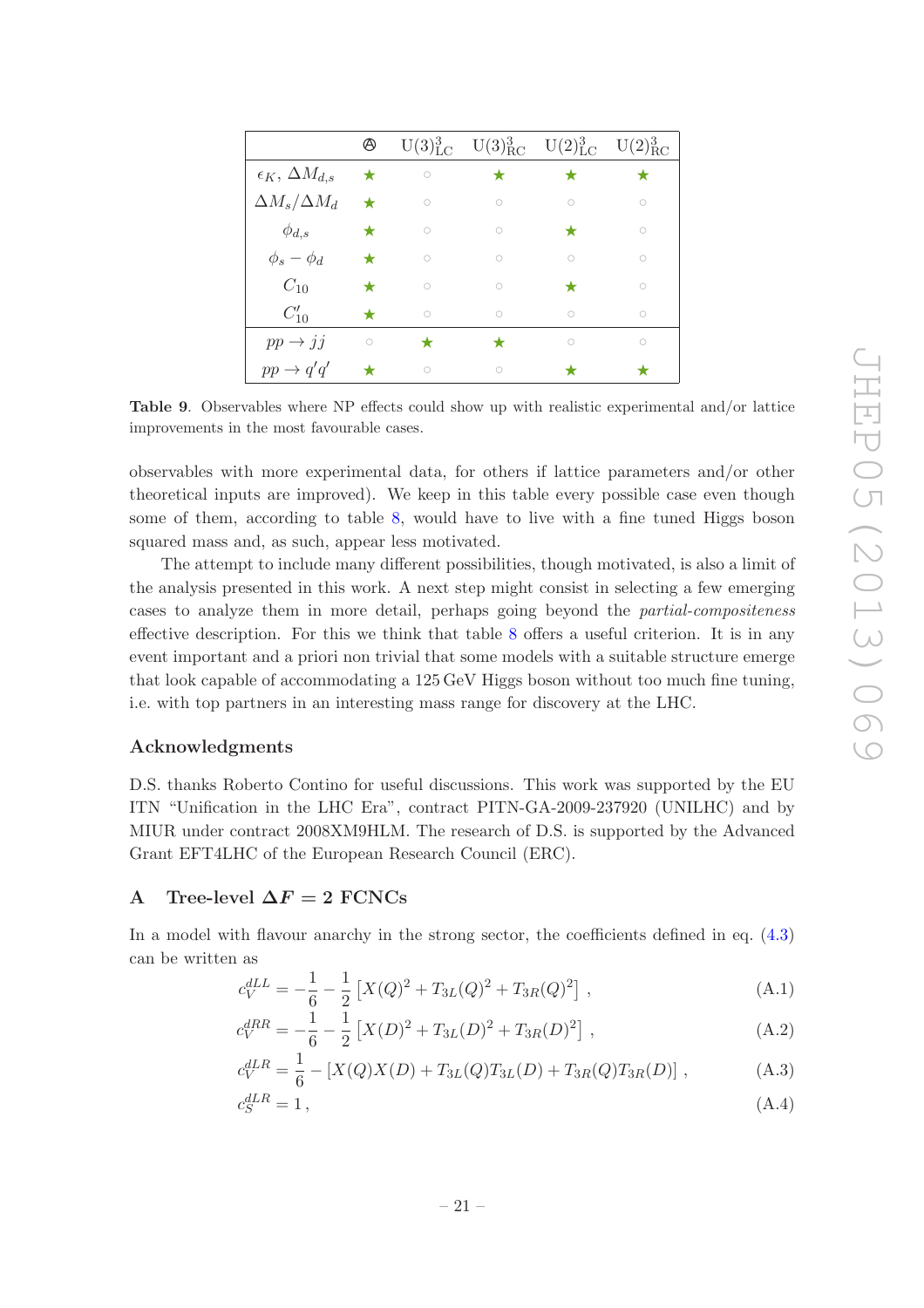|                         |                       |                  | doublet triplet bidoublet |
|-------------------------|-----------------------|------------------|---------------------------|
| $c_V^{dLL}$             | 11<br>$\overline{36}$ | $-\frac{23}{36}$ | $-\frac{23}{36}$          |
| $c_{\rm v}^{dRR}$       | 11<br>$\overline{36}$ |                  |                           |
| $c_{\rm tr}^{dLR}$      | $rac{5}{36}$          |                  | $\overline{18}$           |
| $c_{\mathcal{S}}^{dLR}$ |                       |                  |                           |

<span id="page-22-1"></span>Table 10. Coefficients relevant for  $\Delta F = 2$  operators in anarchy and U(2)<sup>3</sup>.

where the first terms come from heavy gluon exchange and the terms in brackets from neutral heavy gauge boson exchange. Q refers to the charge  $-1/3$  fermion mixing with q and D to the charge  $-1/3$  fermion mixing with  $d_R$ . In the bidoublet model, we consider only the contribution from  $Q_u$  for simplicity, which is enhanced if  $z > 1$ . The numerical coefficients relevant for the models discussed above are collected in table [10.](#page-22-1)

In  $U(3)^3$  there is an additional contribution from flavour gauge bosons. However the only relevant  $\Delta F = 2$  operator is  $Q_V^{dLL}$  in U(3)<sup>3</sup><sub>RC</sub>, for which one obtains  $c_V^{dLL} = -29/36$ instead of the value reported in the table.

In  $U(2)^3$ , since all the flavour effects are generated by mixing with third generation partners, which are not charged under any of the U(2) flavour groups, there is no relevant additional effect coming from flavour gauge bosons, and the coefficients of table [10](#page-22-1) are valid.

### <span id="page-22-0"></span>B Compositeness constraints from the dijet angular distribution

Exchanges of gauge resonances and flavour gauge bosons give rise to four-fermion operators involving only the first generation which contribute to the angular distribution of high-mass dijets at LHC. As shown in [\[47](#page-29-17)], only ten operators have to be considered, which we list here for convenience

$$
\mathcal{O}_{uu}^{(1)} = (\bar{u}_R \gamma^\mu u_R)(\bar{u}_R \gamma_\mu u_R), \qquad \mathcal{O}_{dd}^{(1)} = (\bar{d}_R \gamma^\mu d_R)(\bar{d}_R \gamma_\mu d_R),
$$
  
\n
$$
\mathcal{O}_{ud}^{(1)} = (\bar{u}_R \gamma^\mu u_R)(\bar{d}_R \gamma_\mu d_R), \qquad \mathcal{O}_{ud}^{(8)} = (\bar{u}_R \gamma^\mu T^A u_R)(\bar{d}_R \gamma_\mu T^A d_R),
$$
  
\n
$$
\mathcal{O}_{qq}^{(1)} = (\bar{q}_L \gamma^\mu q_L)(\bar{q}_L \gamma_\mu q_L), \qquad \mathcal{O}_{qq}^{(8)} = (\bar{q}_L \gamma^\mu T^A q_L)(\bar{q}_L \gamma_\mu T^A q_L),
$$
  
\n
$$
\mathcal{O}_{qu}^{(1)} = (\bar{q}_L \gamma^\mu q_L)(\bar{u}_R \gamma_\mu u_R), \qquad \mathcal{O}_{qu}^{(8)} = (\bar{q}_L \gamma^\mu T^A q_L)(\bar{u}_R \gamma_\mu T^A u_R),
$$
  
\n
$$
\mathcal{O}_{qd}^{(1)} = (\bar{q}_L \gamma^\mu q_L)(\bar{d}_R \gamma_\mu d_R), \qquad \mathcal{O}_{qd}^{(8)} = (\bar{q}_L \gamma^\mu T^A q_L)(\bar{d}_R \gamma_\mu T^A d_R).
$$
  
\n(B.1)

The coupling of a first generation quark mass eigenstate to a heavy vector resonance receives contributions from fermion composite-elementary mixing as well as vector boson compositeelementary mixing. For example, the coupling of the up quark to the gluon resonance reads

<span id="page-22-2"></span>
$$
\bar{u}\gamma^{\mu}T^{a}\left(g_{\rho}s_{Lu}^{2}P_{L}+g_{\rho}s_{Ru}^{2}P_{R}+\frac{g_{3}^{2}}{g_{\rho}}\right)uG_{\mu}^{*}.
$$
 (B.2)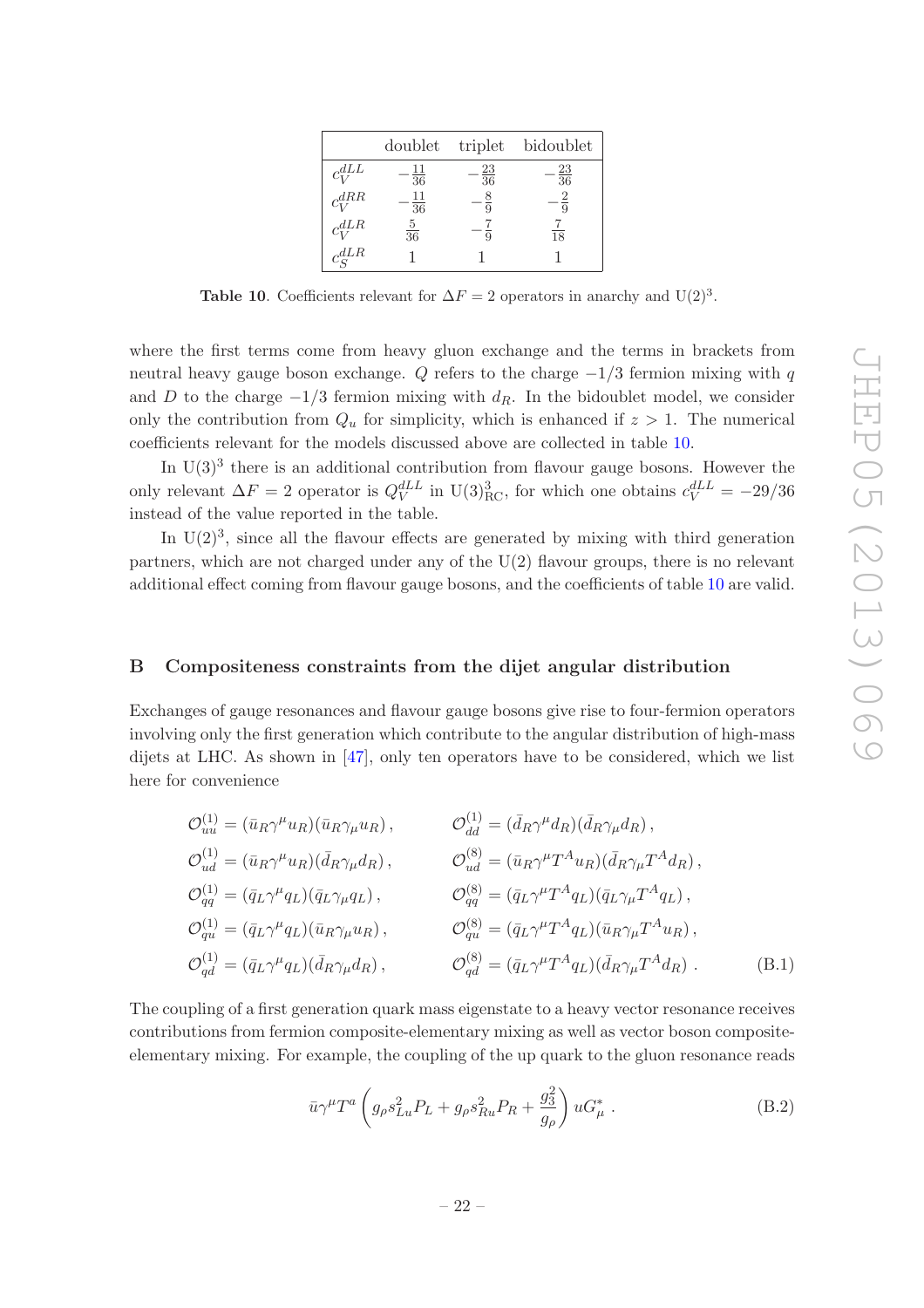|                         | $c_{uu}^{(1)}$   | $c_{dd}^{(1)}$                  | $c_{ud}^{(1)}$ | $c_{ud}^{(8)}$ | $c_{qq}^{(1)}$   | $c_{qq}^{(8)}$ | $c_{qu}^{(1)}$   | $c_{qu}^{(8)}$ | $c_{qd}^{(1)}$   | $c_{qd}^{(8)}$ |
|-------------------------|------------------|---------------------------------|----------------|----------------|------------------|----------------|------------------|----------------|------------------|----------------|
| doublet $U(3)_{LC}^3$   | $-\frac{17}{36}$ | $-\frac{17}{36}$                | $-\frac{1}{9}$ | $-1$           | $-\frac{5}{36}$  | $-1$           | $-\frac{13}{36}$ | $-1$           | $-\frac{13}{36}$ | $-1$           |
| triplet $U(3)_{LC}^3$   |                  | $-\frac{5}{9}$ $-\frac{19}{18}$ | $-\frac{7}{9}$ | $-1$           | $-\frac{17}{36}$ | $-1\,$         | $-\frac{7}{9}$   | $-1$           | $-\frac{7}{9}$   | $-1$           |
| bidoublet $U(3)_{LC}^3$ | $-\frac{5}{9}$   | $-\frac{7}{18}$                 | $-\frac{1}{9}$ | $-1$           | $-\frac{17}{36}$ | $-1$           | $-\frac{7}{9}$   | $-1$           | $-\frac{1}{9}$   | $-1$           |
| bidoublet $U(3)_{RC}^3$ | $-\frac{5}{9}$   | $-\frac{7}{18}$                 | $rac{2}{9}$    | $-1$           | $-\frac{17}{36}$ | $-1$           | $-\frac{7}{9}$   | $-1$           | $\frac{2}{9}$    | $^{-1}$        |
|                         | $d_{uu}^{(1)}$   | $d_{dd}^{(1)}$                  | $d_{ud}^{(1)}$ | $d_{ud}^{(8)}$ | $d_{qq}^{(1)}$   | $d_{qq}^{(8)}$ | $d_{qu}^{(1)}$   | $d_{qu}^{(8)}$ | $d_{qd}^{(1)}$   | $d_{qd}^{(8)}$ |
| all models              | $-\frac{1}{6}$   | $-\frac{1}{6}$                  | $\theta$       | $-1$           | $\theta$         | $-\frac{1}{2}$ | $\overline{0}$   | $-1$           | $\theta$         | $-1$           |

<span id="page-23-1"></span>**Table 11.** Coefficients  $c_{ab}^{(1,8)}$  relevant for dijet bounds in the doublet, triplet and bidoublet models as well as the coefficients  $d_{ab}^{(1,8)}$ , which are independent of the flavour and electroweak groups.

Neglecting electroweak gauge couplings, one can then write the Wilson coefficients of the above operators as

$$
C_{ab}^{(1,8)} = \frac{g_{\rho}^2}{m_{\rho}^2} \left[ s_a^2 s_b^2 c_{ab}^{(1,8)} + \left( \frac{g_3^4}{g_{\rho}^4} - (s_a^2 + s_b^2) \frac{g_3^2}{g_{\rho}^2} \right) d_{ab}^{(1,8)} \right],
$$
(B.3)

where  $(a, b) = (q, u, d)$  and  $s_{u,d}^2 \equiv s_{Ru,d}^2$ ,  $s_q^2 \equiv s_L^2$  (in the bidoublet model, for simplicity we will neglect terms with  $s_{Ld}^2$  over terms with  $s_{Lu}^2$ ). The numerical coefficients  $c_{ab}^{(1,8)}$  depend on the electroweak structure and on the flavour group and are collected in table [11](#page-23-1) together with the  $d_{ab}^{(1,8)}$ .

#### <span id="page-23-0"></span>C Production and decay of vector resonances

The production cross section of a gluon resonance in pp collisions reads

$$
\sigma(pp \to G^*) = \frac{2\pi}{9s} \left[ (|g_L^u|^2 + |g_R^u|^2) \mathcal{L}_{u\bar{u}}(s, m_\rho^2) + (|g_L^d|^2 + |g_R^d|^2) \mathcal{L}_{d\bar{d}}(s, m_\rho^2) \right],\tag{C.1}
$$

where

$$
\mathcal{L}_{q\bar{q}}(s,\hat{s}) = \int_{\hat{s}/s}^{1} \frac{dx}{x} f_q(x,\mu) f_{\bar{q}}\left(\frac{\hat{s}}{xs},\mu\right)
$$
(C.2)

is the parton-parton luminosity function at partonic (hadronic) center of mass energy  $\sqrt{\hat{s}}$  $(\sqrt{s})$  and the couplings  $g_{L,R}^{u,d}$  are defined as  $\mathcal{L} \supset \bar{u}_L \gamma^{\mu} T^a g_L^u u_L G_{\mu}^*$  and can be read off eq. [\(B.2\)](#page-22-2). Again, there is a contribution due to fermion mixing, which is only relevant in  $U(3)<sup>3</sup>$  models due to the potentially sizable compositeness of the first generation, while the contribution due to vector mixing is always present. The total width reads

$$
\Gamma(G^* \to q\bar{q}) = \sum_{q=u,d} \sum_{i=1}^3 \frac{m_\rho}{48\pi} \left( |g_L^{q^i}|^2 + |g_R^{q^i}|^2 \right) \tag{C.3}
$$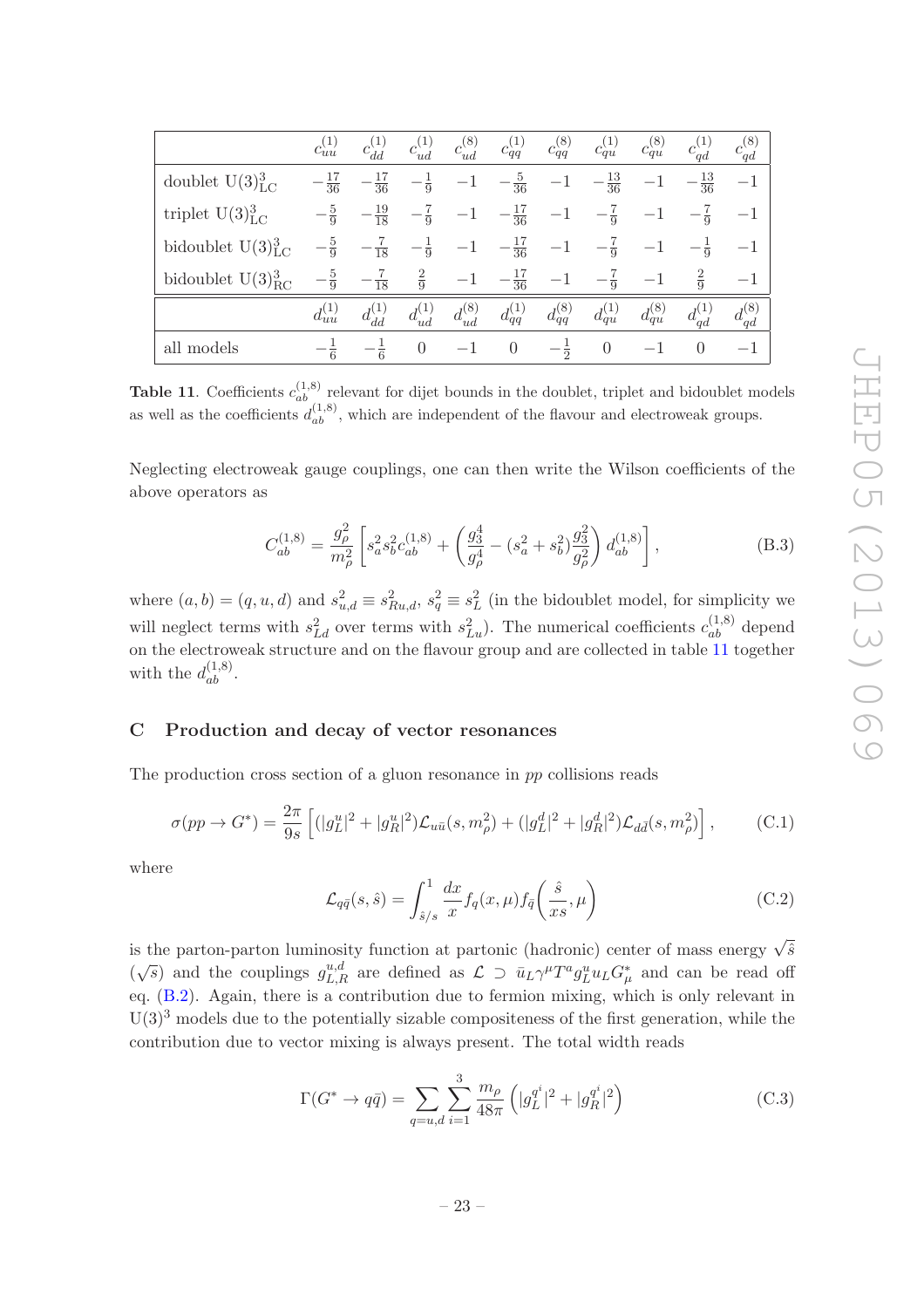while the branching ratio to dijets is simply the width without the top contribution divided by the total width. $^6$  $^6$ 

# <span id="page-24-0"></span>D Chirality-conserving flavour-changing interactions in  $U(3)^3$

In  $U(3)_{\text{RC}}^3$  the effective Yukawa couplings have the form

$$
\bar{q}_L \hat{s}_{Lu} Y_U s_{Ru} u_R \tag{D.1}
$$

(and similarly for the down quarks) where  $\hat{s}_{Lu}$  is a generic  $3 \times 3$  mixing matrix and  $Y_U$ ,  $s_{Ru}$  are both proportional to the unit matrix. In  $\mathrm{U}(3)_{\mathrm{LC}}^3$  the role of the mixings is reversed and the Yukawa couplings take the form

$$
\bar{q}_L s_{Lu} Y_U \hat{s}_{Ru} u_R. \tag{D.2}
$$

At the same time, before going to the physical basis, the relevant interactions with the composite resonances have the form in  $U(3)_{\text{RC}}^3$ 

<span id="page-24-3"></span>
$$
\rho_{\mu}(\bar{q}_L \hat{s}_{Lu} \gamma_{\mu} \hat{s}_{Lu}^{\dagger} q_L) \tag{D.3}
$$

and in  $U(3)_{\text{LC}}^3$ 

<span id="page-24-4"></span>
$$
\rho_{\mu}(\bar{q}_L s_{Lu} \gamma_{\mu} s_{Lu}^* q_L). \tag{D.4}
$$

In U(3)<sup>3</sup><sub>RC</sub> the physical bases for up and down quarks are reached by proper  $3 \times 3$  unitary transformations that diagonalize  $\hat{s}_{Lu}$  and  $\hat{s}_{Ld}$ 

$$
U_L^u \hat{s}_{Lu} U_R^{u\dagger} = \hat{s}_{Lu}^{\text{diag}} \qquad U_L^d \hat{s}_{Ld} U_R^{d\dagger} = \hat{s}_{Ld}^{\text{diag}}, \tag{D.5}
$$

so that the CKM matrix is  $V = U_L^u U_L^{d\dagger}$ . In the same physical basis the interaction [\(D.3\)](#page-24-3) in the down sector becomes

<span id="page-24-5"></span>
$$
\rho_{\mu}(\bar{d}_{L}V^{\dagger}\hat{s}_{Lu}^{\text{diag}}\gamma_{\mu}(\hat{s}_{Lu}^{\text{diag}})^{*}Vd_{L}) \approx \rho_{\mu}s_{Lt}^{2}\xi_{ij}(\bar{d}_{Li}\gamma_{\mu}d_{Lj}), \qquad \xi_{ij} = V_{ti}^{*}V_{tj}, \tag{D.6}
$$

which explains [\(5.6\)](#page-15-4). Note that the ratio of the third to the second entry in  $\hat{s}_{Lu}^{\text{diag}}$  equals  $y_t/y_c$ . On the other hand a similar procedure for U(3)<sup>3</sup><sub>LC</sub> leaves [\(D.4\)](#page-24-4) unaltered since  $s_{Lu}$ is proportional to the identity matrix.

# <span id="page-24-1"></span>E  $U(2)^3$  in composite models

For ease of the reader we recall the setup of  $U(2)^3$ . The strong sector can be taken invariant under a  $U(2)_{Q+U+D}$  flavour symmetry acting on the first two generations of composite quarks. In right-compositeness — meaningful only in the bidoublet model — in order to generate the CKM matrix one has to consider a larger  $U(2)_{Q^u+U} \times U(2)_{Q^d+D}$  symmetry. Let us define

$$
Q^u = \begin{pmatrix} Q^u \\ Q_3^u \end{pmatrix}, \qquad U = \begin{pmatrix} U \\ T \end{pmatrix}, \qquad q_L = \begin{pmatrix} q_L \\ q_{3L} \end{pmatrix}, \qquad u_R = \begin{pmatrix} u_R \\ t_R \end{pmatrix}, \qquad (E.1)
$$

<span id="page-24-2"></span> $6$ Neglecting the top quark mass in the kinematics, which is a good approximation for multi-TeV resonances still allowed by the constraints.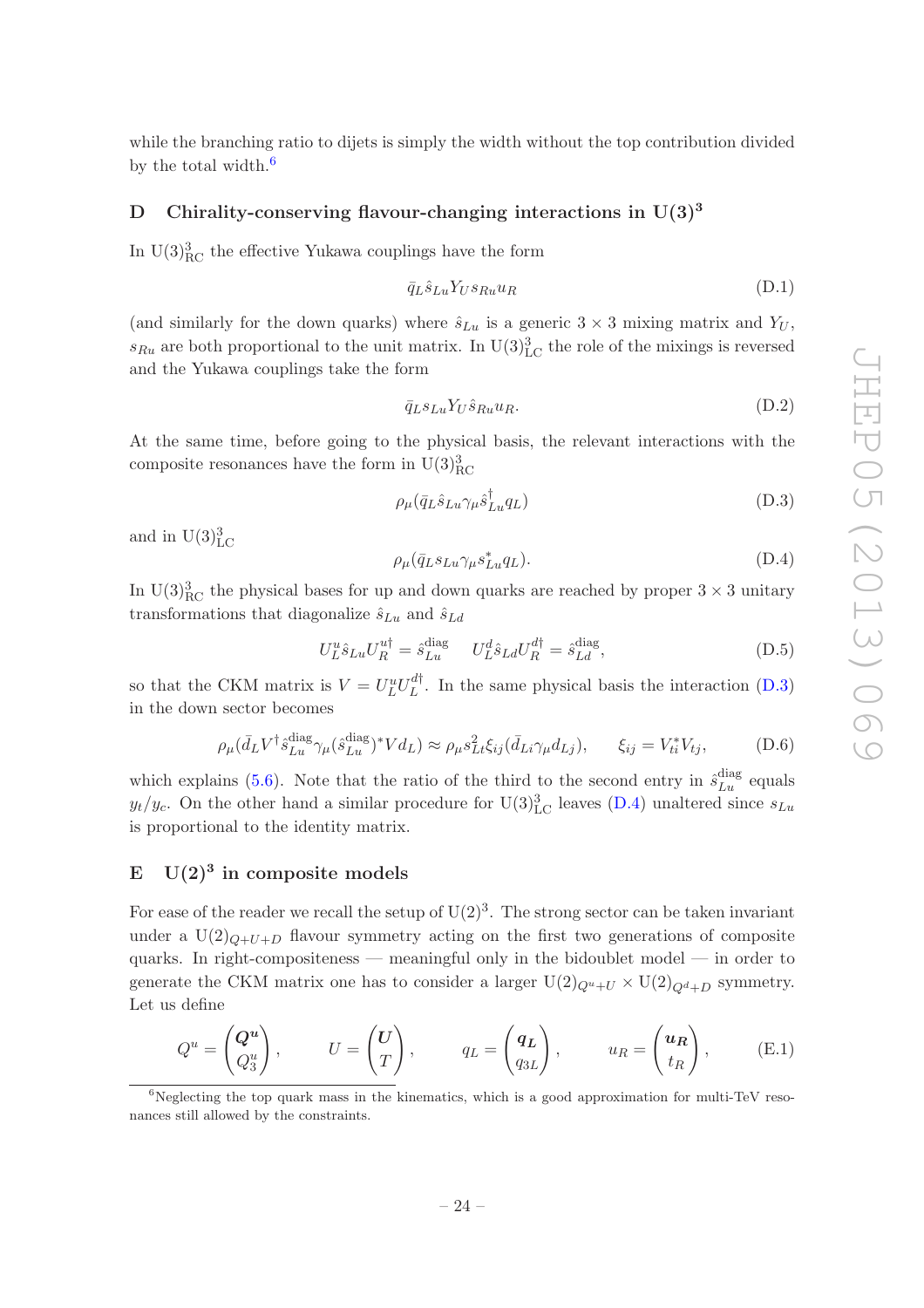b

where the first two generation doublets are written in boldface, and the same for down-type quarks. The mixing Lagrangians in the cases of left-compositeness and right-compositeness are respectively<sup>[7](#page-25-0)</sup>

$$
\mathcal{L}_{\text{mix}}^{\text{U}(2)_{\text{LC}}^{3}} = m_{U3} \lambda_{Lu3} \bar{q}_{3L} Q_{3R}^{u} + m_{U2} \lambda_{Lu2} \bar{q}_{L} Q_{R}^{u} + m_{U3} \lambda_{Ru3} \bar{T}_{L} t_{R} + m_{U2} d_{u} (\bar{U}_{L} V) t_{R} + m_{U2} \bar{U}_{L} \Delta_{u} u_{R} + \text{h.c.} + (u, U, t, T \rightarrow d, D, b, B)
$$
 (E.2)

and

Ru!s

$$
\mathcal{L}_{\text{mix}}^{U(2)_{\text{RC}}^{3}} = m_{U3} \lambda_{Ru3} \bar{T}_{L} t_{R} + m_{U2} \lambda_{Ru2} \bar{U}_{L} u_{R} + m_{U3} \lambda_{L(u)3} \bar{q}_{3L} Q_{3R}^{u} + m_{U3} d_{u} (\bar{q}_{L} V) Q_{3R}^{u} + m_{U2} \bar{q}_{L} \Delta_{u} Q_{R}^{u} + \text{h.c.} + (u, U, t, T \to d, D, b, B). \quad (E.3)
$$

The mixings in the first line of  $(E.2)$  and  $(E.3)$  break the symmetry of the strong sector down to  $U(2)_q \times U(2)_u \times U(2)_d$ . This symmetry is in turn broken minimally by the spurions

<span id="page-25-2"></span><span id="page-25-1"></span>
$$
V \sim (2, 1, 1), \qquad \Delta_u \sim (2, 2, 1), \qquad \Delta_d \sim (2, 1, 2). \qquad (E.4)
$$

Using  $U(2)^3$  transformations of the quarks they can be put in the simple form

$$
\mathbf{V} = \begin{pmatrix} 0 \\ \epsilon_L \end{pmatrix}, \qquad \Delta_u = \begin{pmatrix} c_u & s_u e^{i\alpha_u} \\ -s_u e^{-i\alpha_u} & c_u \end{pmatrix} \begin{pmatrix} \lambda_{Xu1} & 0 \\ 0 & \lambda_{Xu2} \end{pmatrix}, \qquad (u \leftrightarrow d), \qquad (E.5)
$$

where  $X = R$ , L in left- and right-compositeness, respectively. Here we do not discuss the case of generic  $U(2)^3$  breaking introduced in [\[43](#page-29-13)].

The SM Yukawa couplings [\(2.7\)](#page-4-3) can be written in terms of the spurions as

<span id="page-25-3"></span>
$$
\hat{y}_u = \begin{pmatrix} a_u \Delta_u & b_t e^{i\phi_t} V \\ 0 & y_t \end{pmatrix}, \qquad \hat{y}_d = \begin{pmatrix} a_d \Delta_d & b_b e^{i\phi_b} V \\ 0 & y_b \end{pmatrix}, \qquad (E.6)
$$

where

$$
y_t = Y_{U3} s_{Lu3} s_{Ru3},\tag{E.7}
$$

$$
a_u = Y_{U2} s_{Lu2}, \qquad b_t = Y_{U2} s_{Lu2} d_u, \qquad \text{in left-compositeness,} \qquad (E.8)
$$

$$
a_u = Y_{U2} s_{Ru2}, \t\t b_t = Y_{U3} s_{Ru3} d_u, \t\t in right-compositeness, \t\t (E.9)
$$

 $s_{Xi} = \lambda_{Xi}/\sqrt{1 + (\lambda_{Xi})^2}$ , and similarly for  $a_d$ ,  $b_b$  and  $y_b$ . Here and in the following we consider all the parameters real, factoring out the phases everywhere as in  $(E.6)$ . The  $\hat{y}_{u,d}$ are diagonalized to a sufficient level of approximation by pure unitary transformations of the left-handed quarks [\[32\]](#page-29-2)

<span id="page-25-4"></span><span id="page-25-0"></span>
$$
U_u \simeq \Bigg(
$$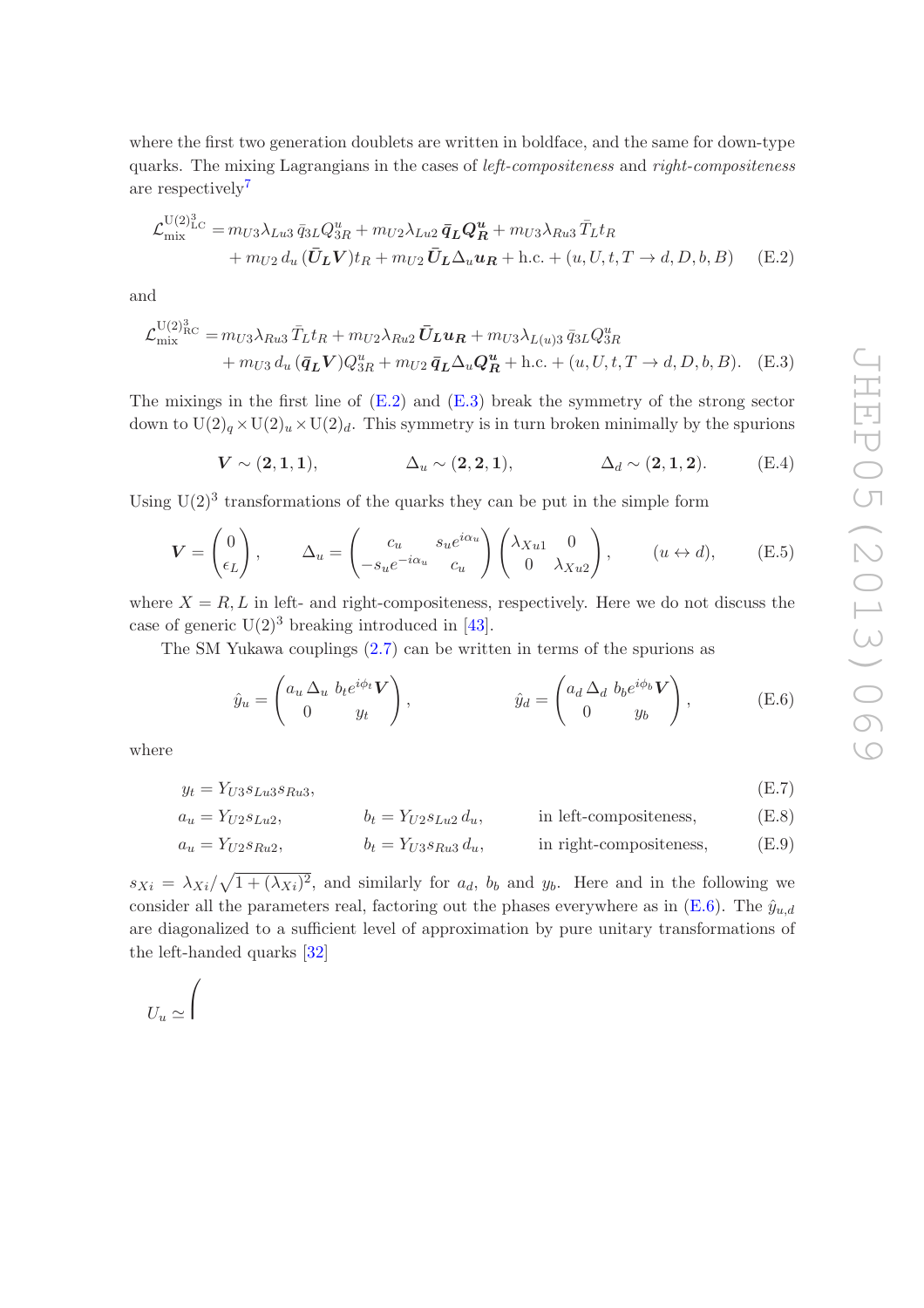where

$$
s_t = Y_{U2} s_{Lu2} \frac{d_u \epsilon_L}{y_t}, \qquad s_b = Y_{D2} s_{Ld2} \frac{d_d \epsilon_L}{y_b}, \qquad \text{in left-compositeness,} \tag{E.11}
$$

$$
s_t = Y_{U3} s_{Ru3} \frac{d_u \epsilon_L}{y_t}, \qquad s_b = Y_{D3} s_{Rd3} \frac{d_d \epsilon_L}{y_b}, \qquad \text{in right-compositeness.} \tag{E.12}
$$

The CKM matrix is  $V = U_u U_d^{\dagger}$  and, after a suitable redefinition of quark phases, takes the form

<span id="page-26-1"></span>
$$
V \simeq \begin{pmatrix} 1 - \lambda^2 / 2 & \lambda & s_u s e^{-i\delta} \\ -\lambda & 1 - \lambda^2 / 2 & c_u s \\ -s_d s \, e^{i(\phi + \delta)} & -s c_d & 1 \end{pmatrix},\tag{E.13}
$$

where

$$
s_u c_d - c_u s_d e^{-i\phi} \equiv \lambda e^{i\delta}, \qquad s_b e^{i\phi_b} - s_t e^{i\phi_t} \equiv s e^{i\chi}.
$$
 (E.14)

Chirality-conserving flavour-changing interactions. Equations [\(D.3\)](#page-24-3), [\(D.4\)](#page-24-4) remain formally true in  $U(2)^3$  as well, with the following qualifications.  $Y_U, s_{Ru}, s_{Lu}$  are no longer proportional to the identity but are still diagonal with only the first two entries equal to each other. At the same time minimal breaking of  $U(2)^3$  leads to a special form of the matrices  $\hat{s}_{Lu}, \hat{s}_{Ru}$  that allows to diagonalize approximately the Yukawa couplings by pure left unitary transformations of the form [\(E.10\)](#page-25-4).

In  $U(2)_{\text{RC}}^3$  these transformations lead to exactly the same equation as [\(D.6\)](#page-24-5), whereas in the  $U(2)_{\text{LC}}^3$  case equation [\(D.4\)](#page-24-4) in the down sector goes into

<span id="page-26-2"></span>
$$
\rho_{\mu}(\bar{d}_L U_d s_{Lu} \gamma_{\mu} s_{Lu}^* U_d^{\dagger} d_L) \approx \rho_{\mu} s_{Lt}^2 \chi_{ij}(\bar{d}_{Li} \gamma_{\mu} d_{Lj}), \qquad \chi_{ij} = U_{i3}^d U_{j3}^{d*}, \tag{E.15}
$$

Remember that, contrary to the  $\mathrm{U}(3)_{\text{RC}}^3$  case,  $s_{Lu}$ , although still diagonal, is not proportional to the unit matrix. Hence a flavour violation survives as in  $(6.1)$  with

<span id="page-26-0"></span>
$$
r_b = \frac{s_b}{s} e^{i(\chi - \phi_b)}.
$$
\n(E.16)

Note that in U(2)<sup>3</sup><sub>LC</sub>, for  $Y_{U2} \sim Y_{D2} \sim O(1)$  and  $d_u, d_d \lesssim O(1)$ , [\(E.11\)](#page-26-1) leads to two possibilities:

- 1.  $s_t \ll s_b$ , i.e.  $|r_b| \approx 1$ ;
- 2.  $s_t \sim s_b \sim |V_{cb}|$ , which allows  $|r_b|$  to deviate from 1 but requires at the same time  $s_{Lu2}\epsilon_L \sim |V_{cb}|.$

In the first case one would have  $m_{\psi} \gtrsim 1$ –1.5 TeV from the flavour bounds of table [6,](#page-18-2) while in the second case one can obtain a minimal value of  $m_{\psi} \simeq 0.6 \,\text{TeV}$ , as in table [8,](#page-20-0) for  $|r_b| \sim 0.25$  and  $Y \sim 1$ . However, to avoid a too large U(2)<sup>3</sup>-breaking — i.e. a large  $\epsilon_L$  the mixing angle of the first generations quarks  $s_{Lu2}$  cannot be too small. This in turn has to be confronted with the lower bounds on  $m_{\psi}$  from  $R_h$ ,  $V_{CKM}$  and the dijet angular distribution shown in table [12:](#page-27-6) to make them consistent with  $m_{\psi} \simeq 0.6$  TeV, it must be  $\epsilon_L \gtrsim 0.3$ . Note anyhow that we are not treating  $\epsilon_L$  as an expansion parameter.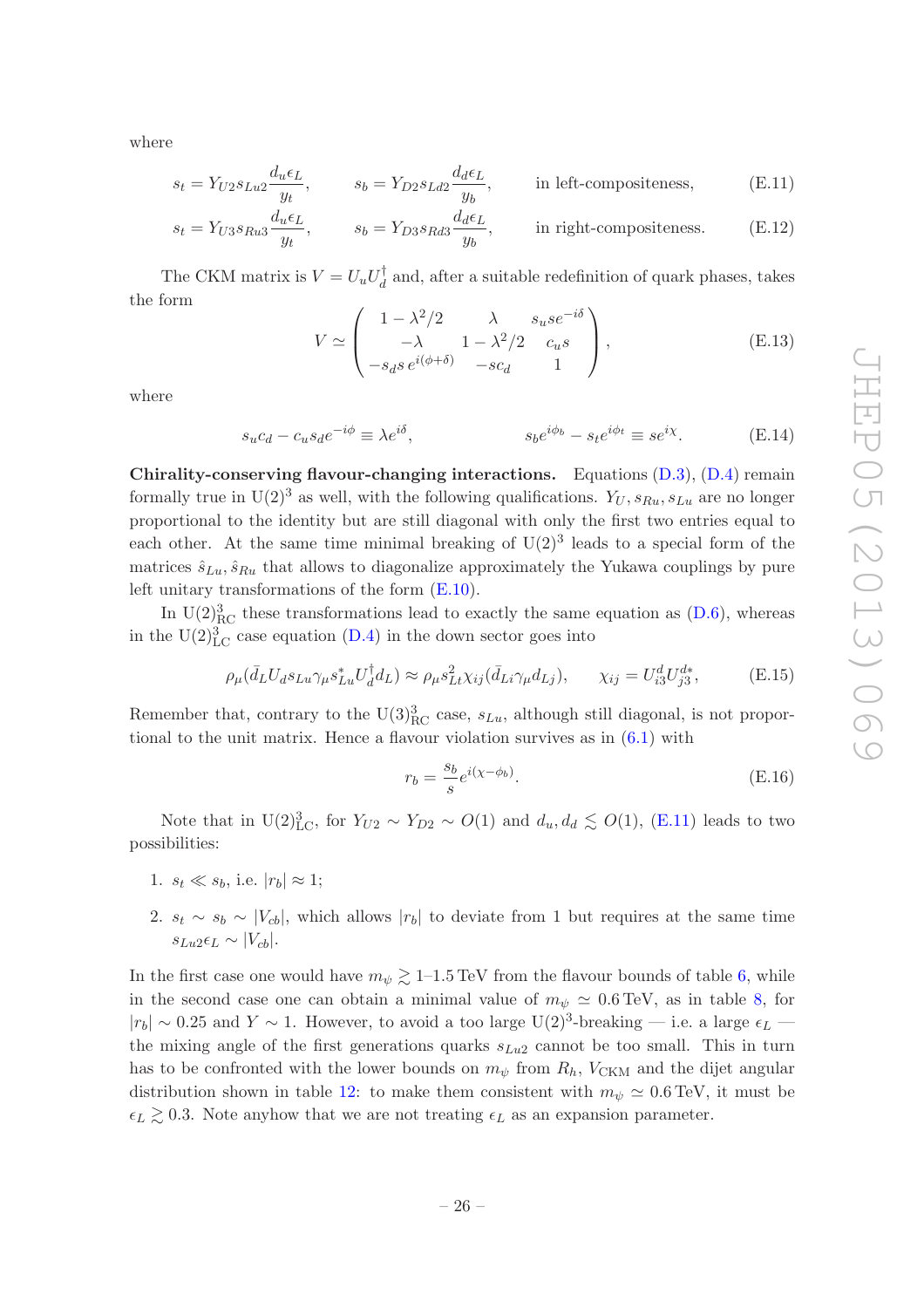| Observable                                                                                 | Bounds on $m_{\psi}$ [TeV] |  |                                                       |  |  |  |
|--------------------------------------------------------------------------------------------|----------------------------|--|-------------------------------------------------------|--|--|--|
|                                                                                            |                            |  | doublet triplet bidoublet                             |  |  |  |
| $R_h$                                                                                      |                            |  | 7.2 $s_{L2}Y_2$ 6.8 $s_{L2}Y_2$ 5.6 $s_{Lu2}Y_{U2}$   |  |  |  |
| $V_{\text{CKM}}$                                                                           |                            |  | $8.4 \ s_{L2}Y_2$ 6.8 $s_{L2}Y_2$ 6.8 $s_{Lu2}Y_{U2}$ |  |  |  |
| $pp \rightarrow jj$ ang. dist. 4.3 $s_{L2}^2 Y_2$ 5.3 $s_{L2}^2 Y_2$ 5.3 $s_{L2}^2 Y_{U2}$ |                            |  |                                                       |  |  |  |

<span id="page-27-6"></span>**Table 12.** Lower bounds on the fermion resonance mass  $m_{\psi}$  in TeV in U(2)<sup>3</sup><sub>LC</sub> from left-handed 1st and 2nd generation quarks mixed with the composite resonances by an angle  $s_{Lu2}$ .

In the bidoublet model, in addition to  $(E.15)$  there are also the terms coming from the mixing with the  $\bar{Q}^d \gamma_\mu Q^d$  current, which are suppressed as  $1/z^2$ . In the up-quark sector with right-compositeness only this suppressed contribution from  $Q<sup>d</sup>$  gives rise to flavour violation, while in left-compositeness the analog of [\(E.15\)](#page-26-2) holds, with  $U_d$  replaced by  $U_u$ .

Flavour violation from chirality-conserving right-handed quark bilinears is instead suppressed, a general property of the Minimal  $U(2)^3$  framework [\[31,](#page-29-1) [32](#page-29-2)].

# References

- <span id="page-27-0"></span>[1] ATLAS collaboration, Observation of a new particle in the search for the Standard Model Higgs boson with the ATLAS detector at the LHC, [Phys. Lett.](http://dx.doi.org/10.1016/j.physletb.2012.08.020) **B** 716 (2012) 1 [[arXiv:1207.7214](http://arxiv.org/abs/1207.7214)] [IN[SPIRE](http://inspirehep.net/search?p=find+EPRINT+arXiv:1207.7214)].
- <span id="page-27-1"></span>[2] CMS collaboration, Observation of a new boson at a mass of 125 GeV with the CMS experiment at the LHC, [Phys. Lett.](http://dx.doi.org/10.1016/j.physletb.2012.08.021) **B** 716 (2012) 30  $\left[\text{arXiv:1207.7235}\right]$  $\left[\text{arXiv:1207.7235}\right]$  $\left[\text{arXiv:1207.7235}\right]$   $\left[\text{INSPIRE}\right]$  $\left[\text{INSPIRE}\right]$  $\left[\text{INSPIRE}\right]$ .
- <span id="page-27-2"></span>[3] D.B. Kaplan and H. Georgi,  $SU(2) \times U(1)$  Breaking by Vacuum Misalignment, [Phys. Lett.](http://dx.doi.org/10.1016/0370-2693(84)91177-8) **B 136** (1984) 183 [IN[SPIRE](http://inspirehep.net/search?p=find+J+Phys.Lett.,B136,183)].
- [4] H. Georgi and D.B. Kaplan, *Composite Higgs and custodial* SU(2), [Phys. Lett.](http://dx.doi.org/10.1016/0370-2693(84)90341-1) **B 145** (1984) 216 [IN[SPIRE](http://inspirehep.net/search?p=find+J+Phys.Lett.,B145,216)].
- [5] R. Contino, Y. Nomura and A. Pomarol, Higgs as a holographic pseudoGoldstone boson, [Nucl. Phys.](http://dx.doi.org/10.1016/j.nuclphysb.2003.08.027) **B 671** (2003) 148 [[hep-ph/0306259](http://arxiv.org/abs/hep-ph/0306259)] [IN[SPIRE](http://inspirehep.net/search?p=find+EPRINT+hep-ph/0306259)].
- <span id="page-27-3"></span>[6] K. Agashe, R. Contino and A. Pomarol, The minimal composite Higgs model, *[Nucl. Phys.](http://dx.doi.org/10.1016/j.nuclphysb.2005.04.035)* **B** 719 (2005) 165 [[hep-ph/0412089](http://arxiv.org/abs/hep-ph/0412089)] [IN[SPIRE](http://inspirehep.net/search?p=find+EPRINT+hep-ph/0412089)].
- <span id="page-27-4"></span>[7] D.B. Kaplan, Flavor at SSC energies: a new mechanism for dynamically generated fermion masses, [Nucl. Phys.](http://dx.doi.org/10.1016/S0550-3213(05)80021-5) **B 365** (1991) 259 [IN[SPIRE](http://inspirehep.net/search?p=find+J+Nucl.Phys.,B365,259)].
- <span id="page-27-5"></span>[8] R. Contino, L. Da Rold and A. Pomarol, *Light custodians in natural composite Higgs models*, Phys. Rev. **D 75** [\(2007\) 055014](http://dx.doi.org/10.1103/PhysRevD.75.055014) [[hep-ph/0612048](http://arxiv.org/abs/hep-ph/0612048)] [IN[SPIRE](http://inspirehep.net/search?p=find+EPRINT+hep-ph/0612048)].
- [9] A. Pomarol and F. Riva, The composite Higgs and light resonance connection, JHEP 08 [\(2012\) 135](http://dx.doi.org/10.1007/JHEP08(2012)135) [[arXiv:1205.6434](http://arxiv.org/abs/1205.6434)] [IN[SPIRE](http://inspirehep.net/search?p=find+EPRINT+arXiv:1205.6434)].
- [10] M. Redi and A. Tesi, *Implications of a light Higgs in composite models, JHEP* 10 [\(2012\) 166](http://dx.doi.org/10.1007/JHEP10(2012)166) [[arXiv:1205.0232](http://arxiv.org/abs/1205.0232)] [IN[SPIRE](http://inspirehep.net/search?p=find+EPRINT+arXiv:1205.0232)].
- [11] O. Matsedonskyi, G. Panico and A. Wulzer, *Light top partners for a light composite Higgs*, JHEP 01 [\(2013\) 164](http://dx.doi.org/10.1007/JHEP01(2013)164) [[arXiv:1204.6333](http://arxiv.org/abs/1204.6333)] [IN[SPIRE](http://inspirehep.net/search?p=find+EPRINT+arXiv:1204.6333)].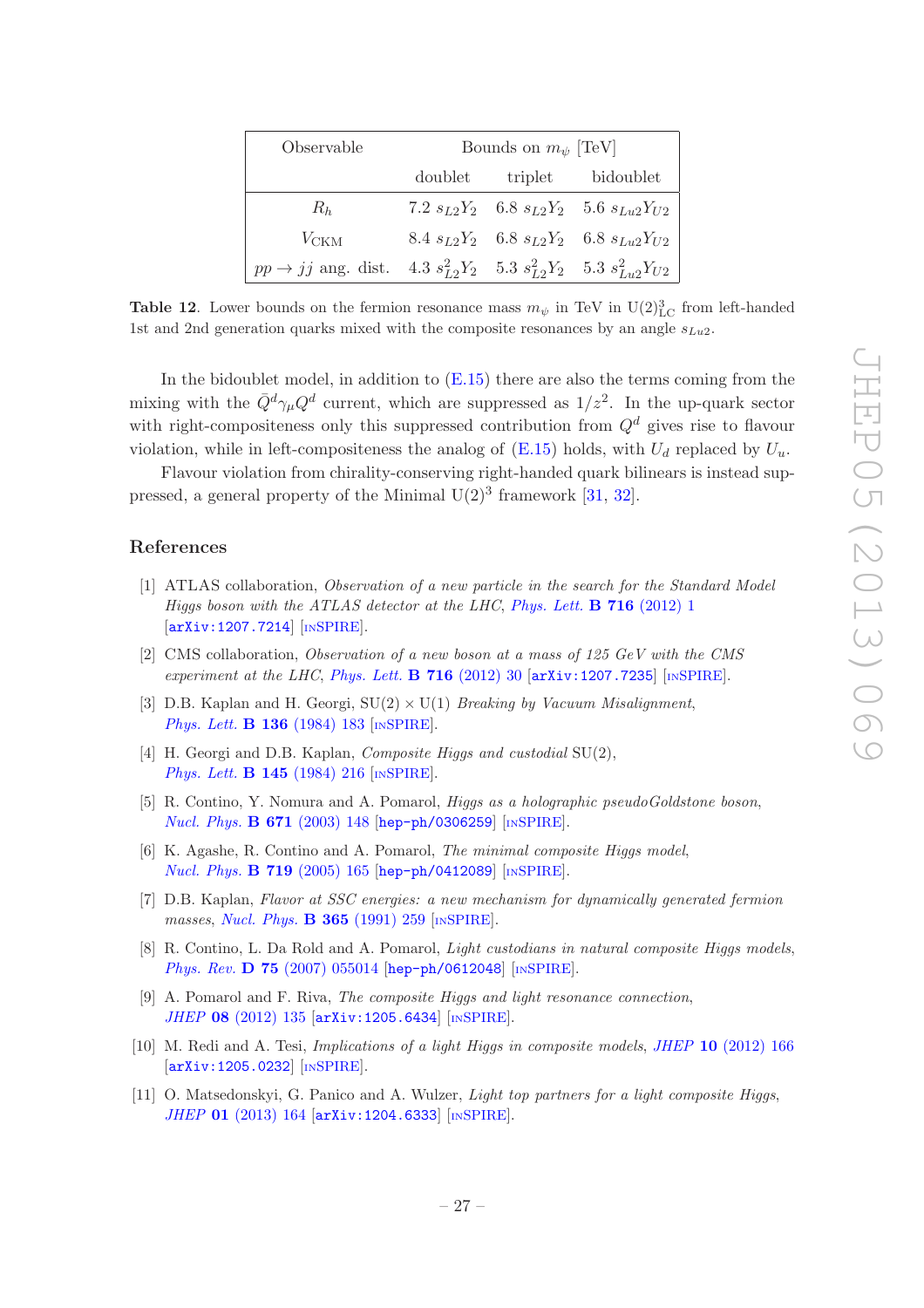- [12] D. Marzocca, M. Serone and J. Shu, General composite Higgs models, JHEP 08 [\(2012\) 013](http://dx.doi.org/10.1007/JHEP08(2012)013) [[arXiv:1205.0770](http://arxiv.org/abs/1205.0770)] [IN[SPIRE](http://inspirehep.net/search?p=find+EPRINT+arXiv:1205.0770)].
- <span id="page-28-0"></span>[13] G. Panico, M. Redi, A. Tesi and A. Wulzer, On the tuning and the mass of the composite Higgs, JHEP 03 [\(2013\) 051](http://dx.doi.org/10.1007/JHEP03(2013)051) [[arXiv:1210.7114](http://arxiv.org/abs/1210.7114)] [IN[SPIRE](http://inspirehep.net/search?p=find+EPRINT+arXiv:1210.7114)].
- <span id="page-28-7"></span><span id="page-28-6"></span><span id="page-28-5"></span><span id="page-28-4"></span><span id="page-28-3"></span><span id="page-28-2"></span><span id="page-28-1"></span>[14] P.P. Giardino, K. Kannike, I. Masina, M. Raidal and A. Strumia,